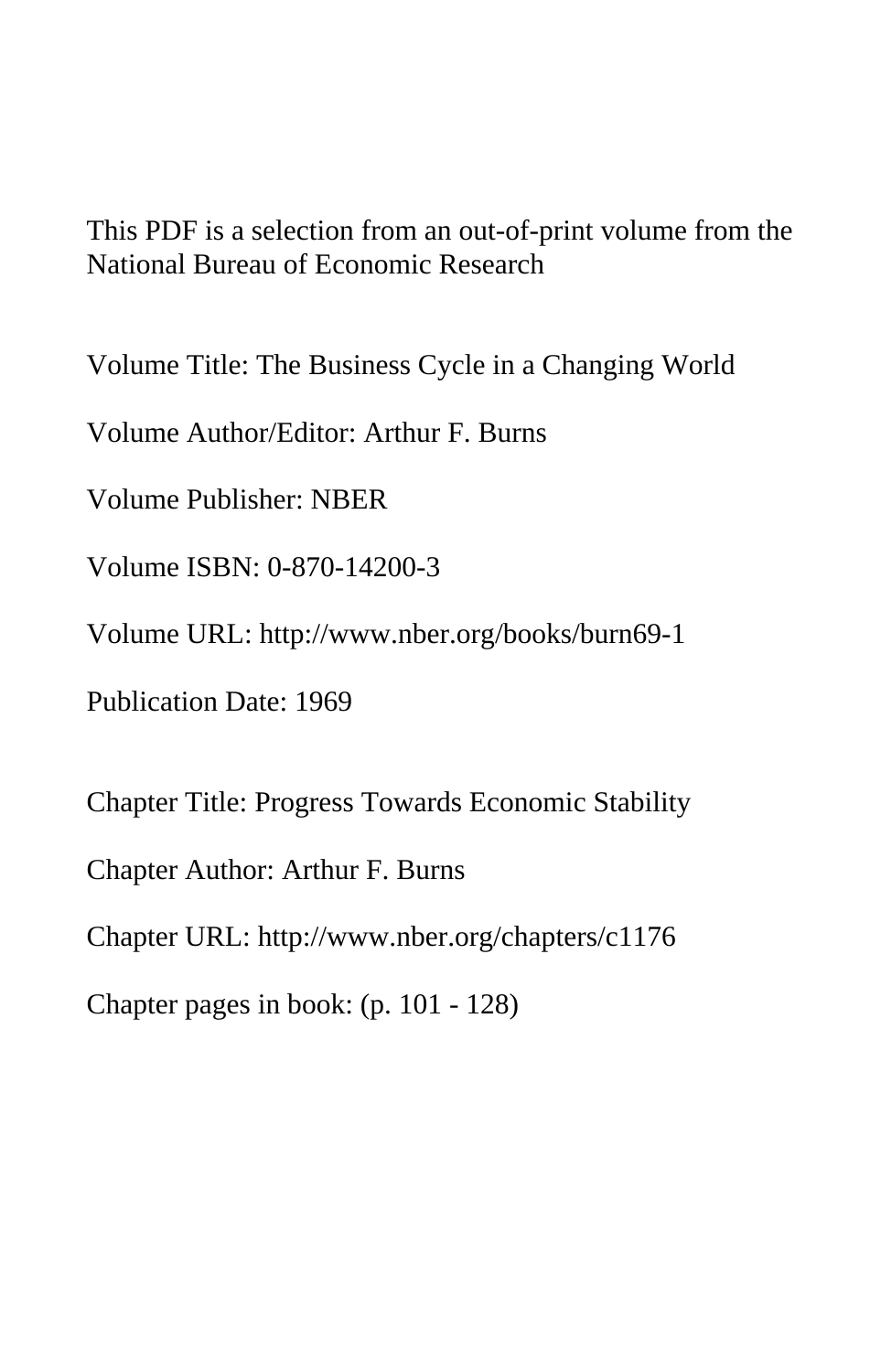### THREE

# Progress Towards Economic Stability

THE AMERICAN people have of late been more conscious of the business cycle, more sensitive to every wrinkle of economic curves, more alert to the possible need for contracyclical action on the part of government, than ever before in our history. Minor changes of employment or of productivity or of the price level, which in an earlier generation would have gone unnoticed, are nowadays followed closely by laymen as well as experts. This sensitivity to the phenomena of recession and inflation is a symptom of an increased public awareness of both the need for and the attainability of economic progress. It is precisely because so much of current industrial and governmental practice can be better in the future that our meetings this year are focused on the broad problem of improving the performance of the American economy. However, as we go about the task of appraisal and criticism, it will be well to discipline our impatience for reform. In the measure that we avoid exaggerating our nation's failures or understating its successes, we shall make it easier for ourselves as well as for econ-

Presidential address delivered at the Seventy-Second Annual Meeting of the American Economic Association, Washington, D.C., December 28, 1959. Reprinted, by permission, from American Economic Review, March 1960.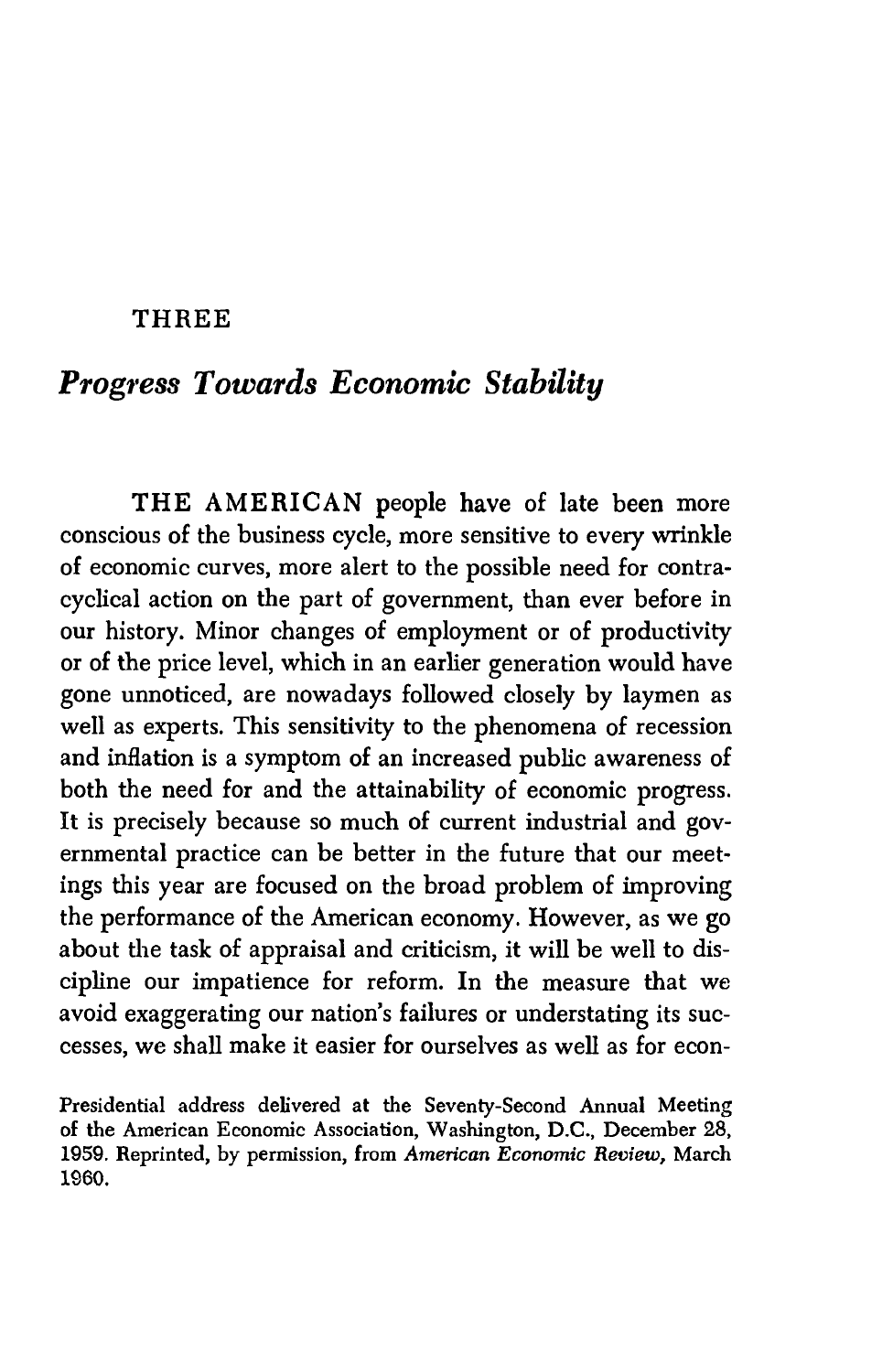omists in other countries to see current needs and developments in a just perspective.

It is a fact of the highest importance, I think, that although our economy continues to be swayed by the business cycle, its impact on the lives and fortunes of individuals has been substantially reduced in our generation. More than twenty-five years have elapsed since we last experienced a financial panic or a deep depression of production and employment. Over twenty years have elapsed since we last had a severe business recession. Between the end of the Second World War and the present, we have experienced four recessions, but each was a relatively mild setback. Since 1937 we have had five recessions, the longest of which lasted only thirteen months. There is no parallel for such a sequence of mild—or such a sequence of brief—contractions, at least during the past hundred years in our own country.

Nor is this all. The character of the business cycle itself appears to have changed, apart from the intensity of its overall movement. We usually think of the business cycle as a sustained advance of production, employment, incomes, consumption, and prices, followed by a sustained contraction, which in time gives way to a renewed advance of aggregate activity beyond the highest levels previously reached. We realize that changes in the price level occasionally outrun changes in production, that employment is apt to fluctuate less than production, and that consumption will fluctuate still less; but we nevertheless think of their movements as being roughly parallel. This concept of the business cycle has always been something of a simplification. For example, during the early decades of the nineteenth century, when agriculture dominated our national economy, occasional declines in the physical volume of production, whether large or small, had little effect on the number of jobs and sometimes had slight influence even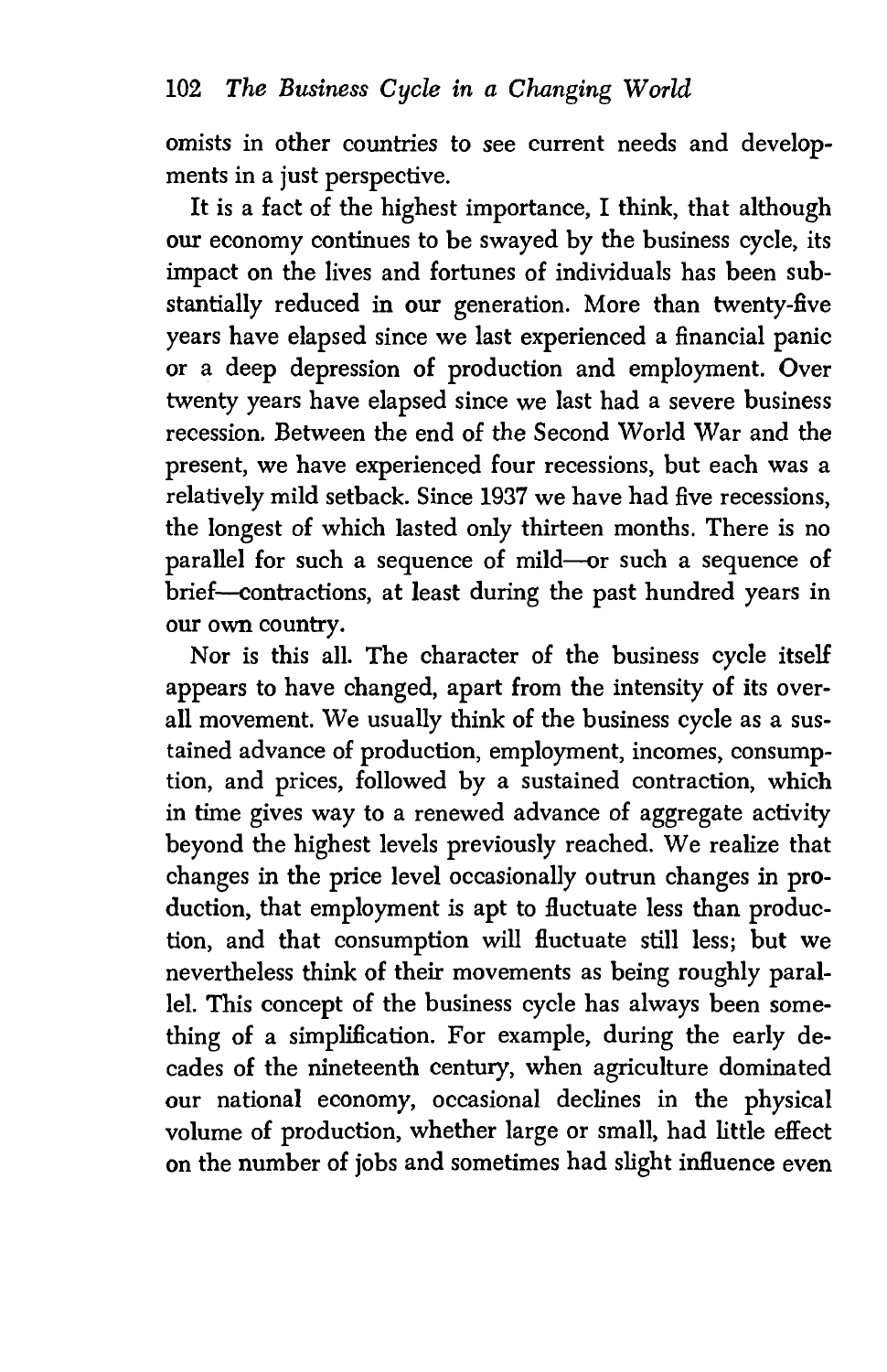on the flow of money incomes. As agriculture diminished in importance, the nation's production, employment, personal income, consumption, and price level fell more closely into step with one another and thus justified our thinking of them as moving in a rough parallelism. In recent years, however, and especially since the Second World War, the relations among these movements have become much looser.

The structure of an economy inevitably leaves its stamp on the character of its fluctuations. In our generation the structure of the American economy has changed profoundly, partly as a result of deliberate economic policies, partly as a result of unplanned developments. In considering problems of the future, we can proceed more surely by recognizing the changes in economic organization which already appear to have done much to blunt the impact of business cycles.

#### T

In the early decades of the nineteenth century the typical American worker operated his own farm or found scope for his energy on the family farm. Governmental activities were very limited. What there was of industry and commerce was largely conducted through small firms run by capitalist-employers. Corporations were rare and virtually confined to banking and transportation. As the population grew and capital became more abundant, individual enterprise expanded vigorously but corporate enterprise expanded still more. An increasing part of the nation's business therefore came under the rule of corporations. By 1929, the output of corporate businesses was already almost twice as large as the output of individual proprietorships and partnerships. The gap has widened appreciably since then. Corporate profits have therefore tended to increase faster than the incomes earned by proprietors, who still remain very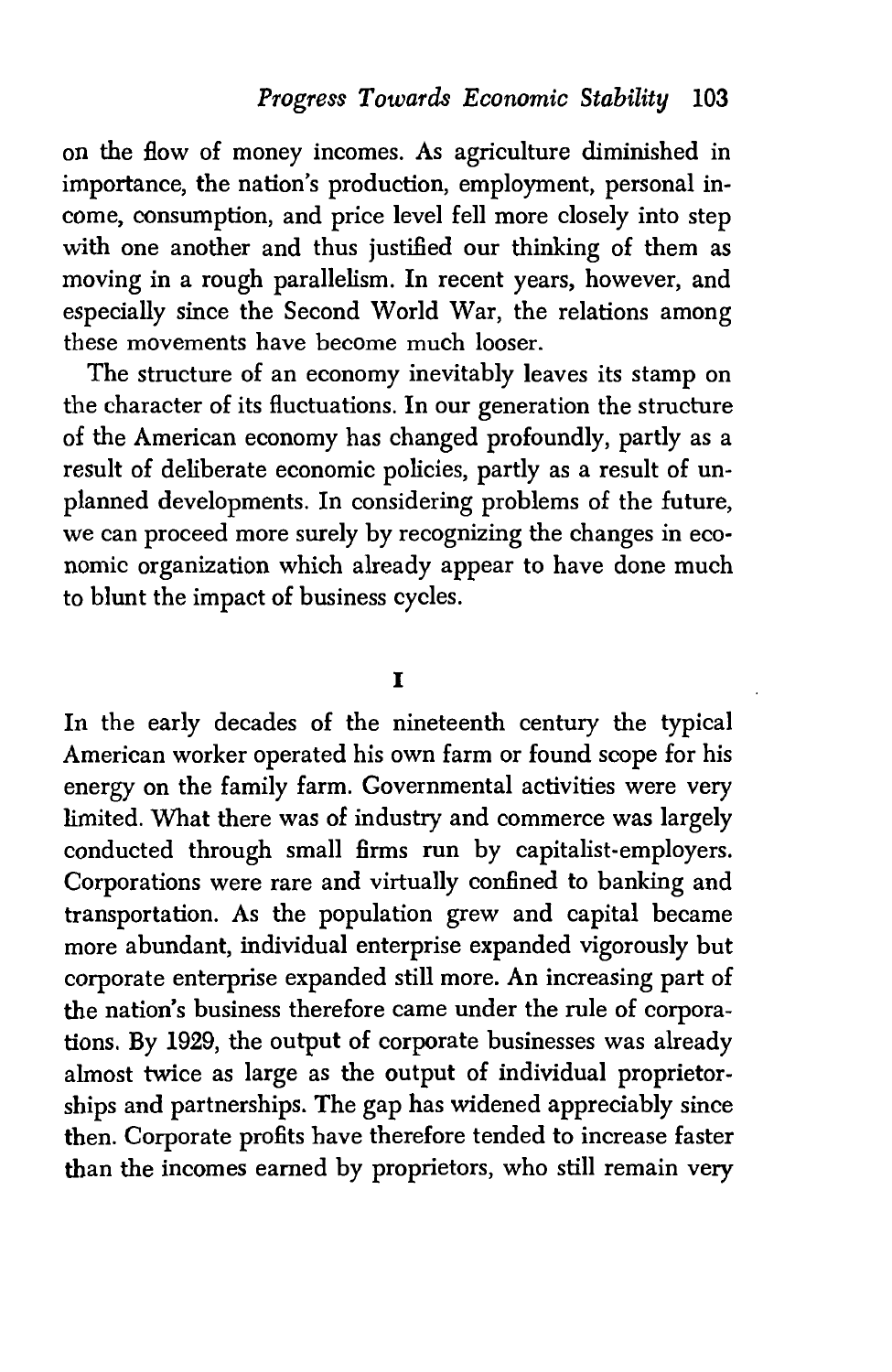numerous in farming, retail trade, and the professions. Fifty years ago the total income of proprietors was perhaps two and a half times as large as the combined sum of corporate profits and the compensation of corporate officers. By 1957 this corporate aggregate exceeded by a fourth the income of all proprietors and by two-thirds the income of proprietors outside of farming.

The great growth of corporations in recent decades has occurred preponderantly in industries where the firm must operate on a large scale to be efficient and therefore must assemble capital from many sources. But a corporation whose stock is held publicly and widely has a life of its own, apart from that of its owners, and will rarely distribute profits at the same rate as they are being earned. While profits normally respond quickly and sharply to a change in sales and production, the behavior of dividends is tempered by business judgment. In practice, dividends tend to move sluggishly and over a much narrower range than profits. Corporations have therefore come to function increasingly as a buffer between the fluctuations of production and the flow of income to individuals. In earlier times the lag of dividends was largely a result of the timeconsuming character of corporate procedures. More recently, the advantages of a stable dividend—especially its bearing on a firm's financial reputation—have gained increasing recognition from business managers. Meanwhile, modem trends of taxation have stimulated corporations to rely more heavily on retained profits and less on new stock issues for their equity funds, and this development in turn has facilitated the pursuit of stable dividend policies. Thus the evolution of corporate practice, as well as the growth of corporate enterprise itself, has served to reduce the influence of a cyclical decline of production and profits on the flow of income to individuals.

The expansion and the means of financing of governmental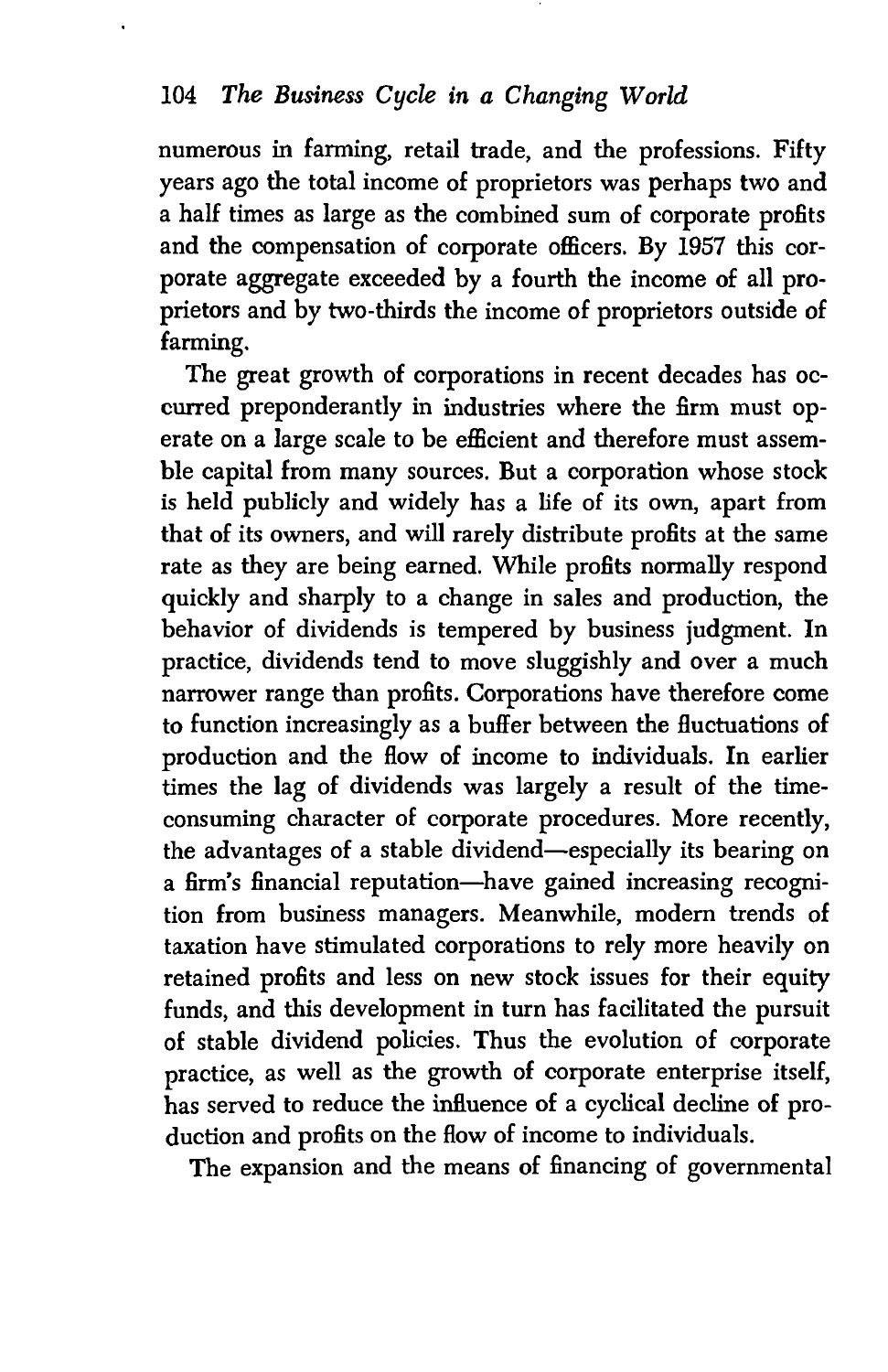enterprise, especially since the 1930's, have had a similar effect. The increasing complexity of modem life, a larger concept of the proper function of government, and the mounting requirements of national defense have resulted in sharp increases of governmental spending. Fifty years ago the combined expenditure of federal, state, and local governments was about 7 per cent of the dollar volume of the nation's total output. Coyernmental expenditures rose to 10 per cent of total output in 1929 and to 26 per cent in 1957. This huge expansion of governmental enterprise naturally led to increases in tax rates and to an energetic search for new sources of revenue. In time, taxes came to be imposed on estates, gifts, employment, sales, and—most important of all—on the incomes of both corporations and individuals. Fifty years ago customs duties still yielded about half of the total revenue of the federal government, and none of our governmental units as yet collected any tax on incomes. Twenty years later, personal and corporate income taxes were already the mainstay of federal finance. Subsequently, the activities of the federal government increased much faster than local activities and taxes followed suit. By 1957 the income tax accounted for nearly 70 per cent of federal revenue, S per cent of state and local revenue, and a little over half of the combined revenue of our various governmental units.

This dominance of the income tax in current governmental finance, together with the recent shift of tax collection toward a pay-as-you-go basis, has measurably enlarged the government's participation in the shifting fortunes of the private economy. During the nineteenth century, taxes were not only a much smaller factor in the economy, but such shortrun elasticity as there was in tax revenues derived almost entirely from customs duties. Hence, when production fell off and private incomes diminished, the accompanying change in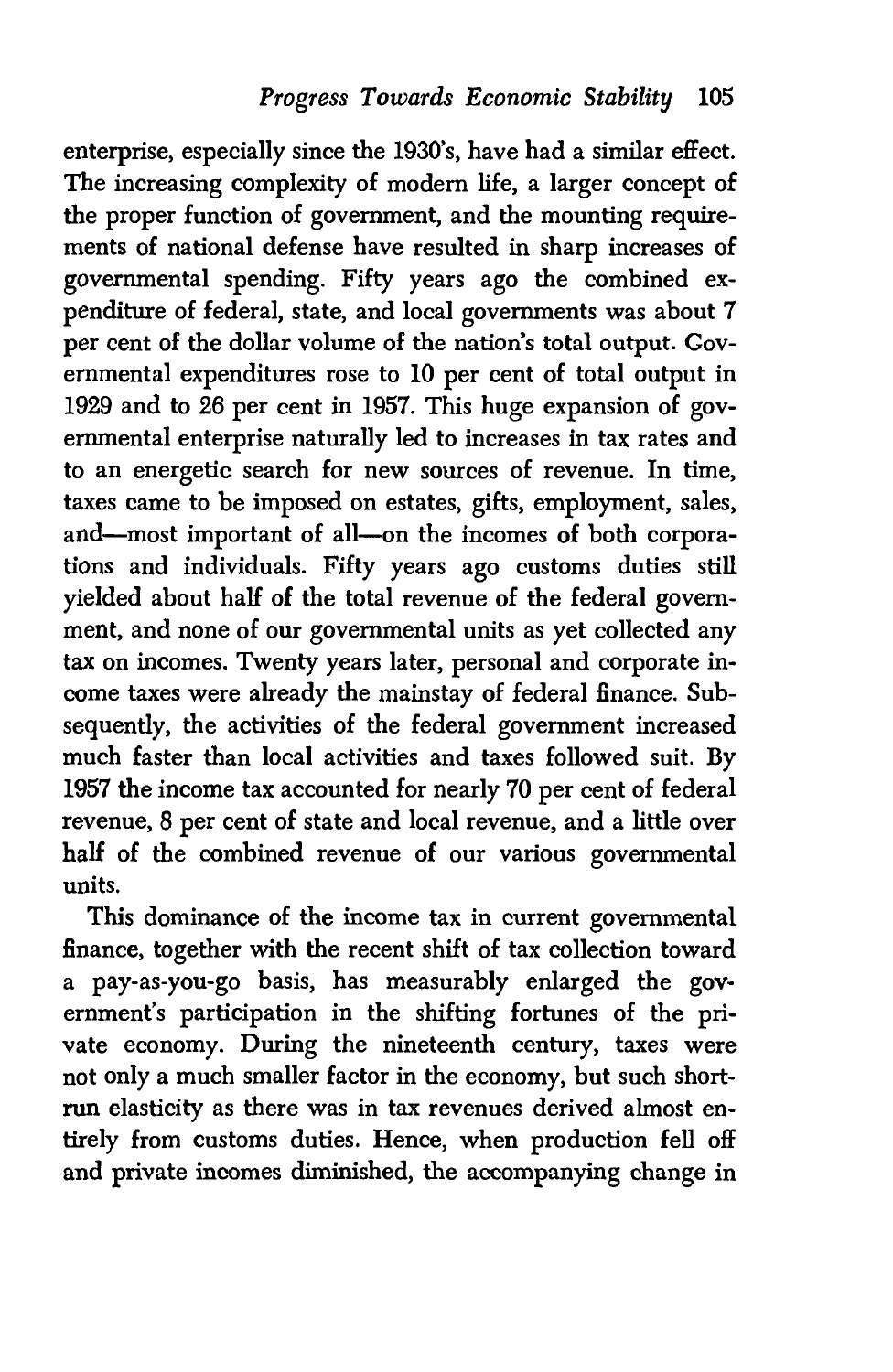governmental revenues was usually small. In recent years, however, governmental revenues have become very sensitive to fluctuations of business conditions. When corporate profits decline by, say, a billion dollars, the federal government will collect under existing law about a half billion less from corporations. When individual incomes decline by a billion, the federal government may be expected to collect about \$150 million less from individuals. State income taxes accentuate these effects. In short, when a recession occurs, our current tax system requires the government to reduce rather promptly and substantially the amount of money that it withdraws from the private economy for its own use. The result is that the income from production which corporations and individuals have at their disposal declines much less than does the national income.

Moreover, the operations of government are now so organized that the flow of personal income from production is bolstered during a recession by increased payments of unemployment insurance benefits. Unemployment insurance was established on a national basis in 1935, and the protection of workers against the hazards of unemployment has increased since then. Not all employees are as yet covered by unemployment insurance and the benefits, besides, are often inadequate to provide for essentials. Nevertheless, there has been a gradual improvement in the ability of families to get along decently even when the main breadwinner is temporarily unemployed. At present, over 80 per cent of those who work for a wage or salary are covered by unemployment insurance, in contrast to 70 per cent in 1940. The period over which benefits can be paid to an unemployed worker has become longer and the typical weekly benefit has risen in greater proportion than the cost of living. Furthermore, arrangements have recently been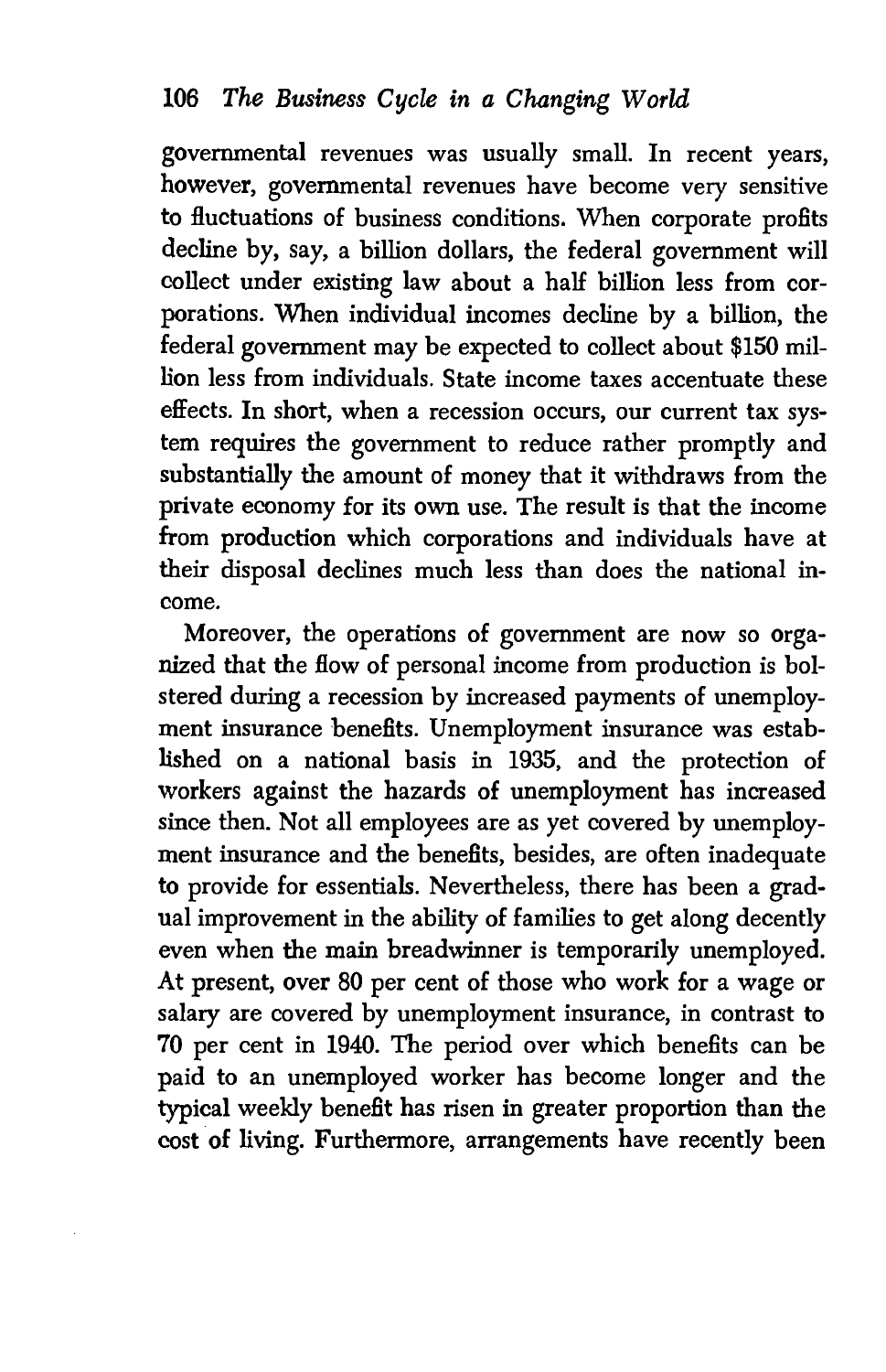concluded in several major industries whereby benefits to the unemployed are supplemented from private sources.

Other parts of the vast system of social security that we have devised since the 1930's have also served to support the flow of personal income at times when business activity is declining. Payments made to retired workers kept increasing during each recession of the postwar period. The reason is partly that workers handicapped by old age or physical disability experience greater difficulty at such times in keeping their jobs or finding new ones and therefore apply for pensions in somewhat larger numbers. Another factor has been the intermittent liberalization of statutory benefits. But the most important reason for the steady increase of old-age pensions is the maturing of the social security system. In 1940, only 7 per cent of people of age sixty-five and over were eligible for benefits from the old-age insurance trust fund, in contrast to 23 per cent in 1948 and 69 per cent in 1958. The trend of other public pension programs and the various public assistance programs has also been upward. Between 1929 and 1957 the social security and related benefits paid out by our various governmental units rose from 1 per cent of total personal income to 6 per cent. In 1933, with the economy at a catastrophically low level, these benefit payments were merely \$548 million larger than in 1929. On the other hand, in 1958—when business activity was only slightly depressed—they were \$4.4 billion above the level of 1957. Even these figures understate the difference between current conditions and those of a quarter century ago, for they leave out of account the private pensions which are beginning to supplement public pensions on a significant scale.

As a result of these several major developments in our national life, the movement of aggregate personal income is no longer closely linked to the movement of aggregate produc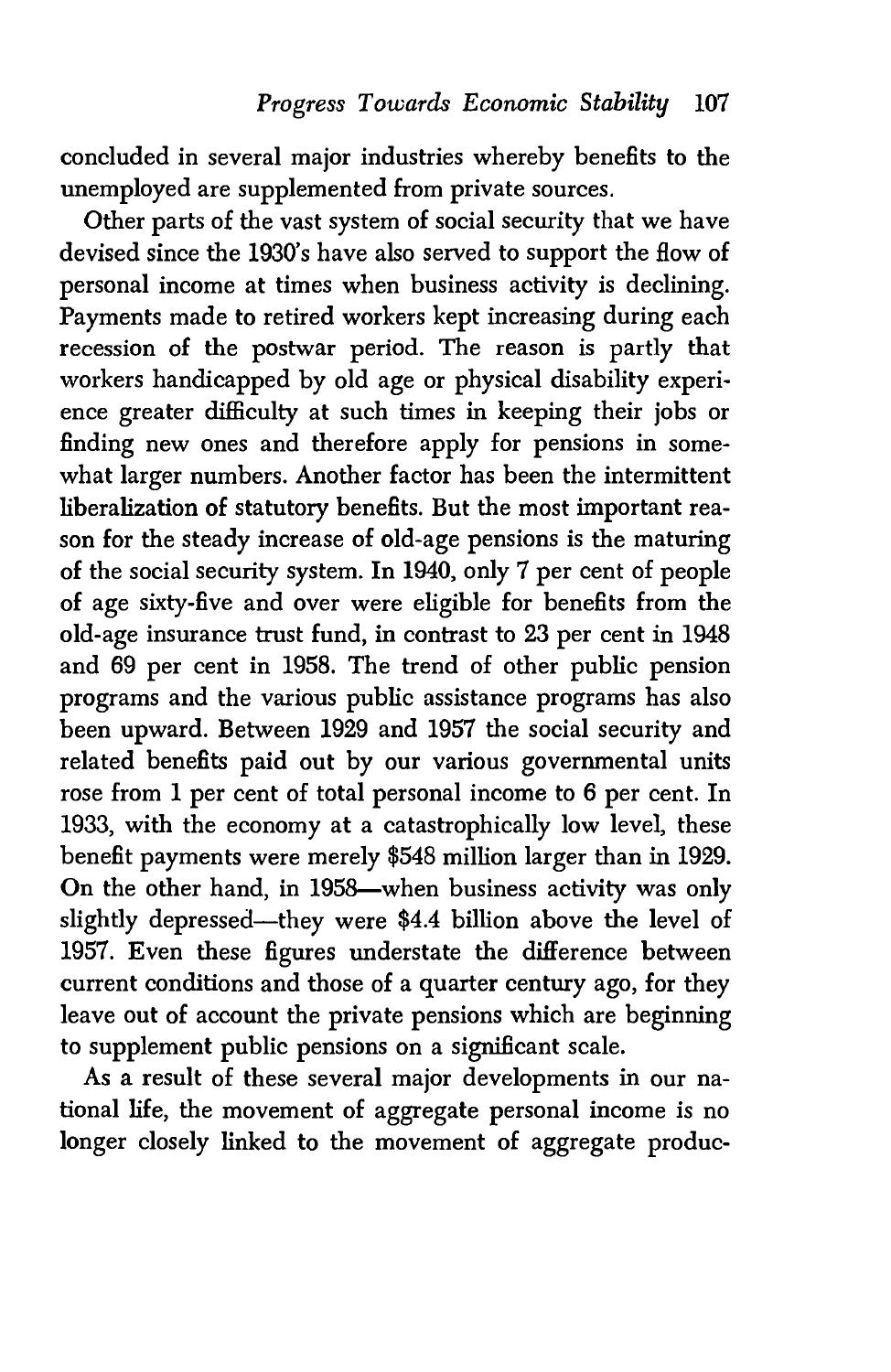tion. During the postwar period we have had several brief but sizable setbacks in production. For example, in the course of the recession of 1957—58, the physical output of factories and mines fell 14 per cent, the physical output of commodities and services in the aggregate fell 5.4 per cent, and the dollar volume of total output fell 4.3 per cent. In earlier times personal incomes would have responded decisively to such a decline in production. This time the government absorbed a substantial part of the drop in the dollar volume of production by putting up with a sharp decline of its revenues despite the need to raise expenditures. Corporations absorbed another part of the decline by maintaining dividends while their undistributed profits slumped. In the end, the aggregate of personal incomes, after taxes, declined less than 1 per cent and the decline was over before the recession ended.

Although the details have varied from one case to the next, a marked divergence between the movements of personal income and production has occurred in each of the postwar recessions. Indeed, during 1953—54 the total income at the disposal of individuals defied the recession by continuing to increase. This unique achievement was due to the tax reduction that became effective soon after the onset of recession as well as to the structural changes that have reduced the dependence of personal income on the short-run movements of production.

### II

When we turn from personal income to employment, we find that the imprint of the business cycle is still strong. During each recession since 1948, unemployment reached a level which, while decidedly low in comparison with the experience of the thirties, was sufficient to cause serious concern. But although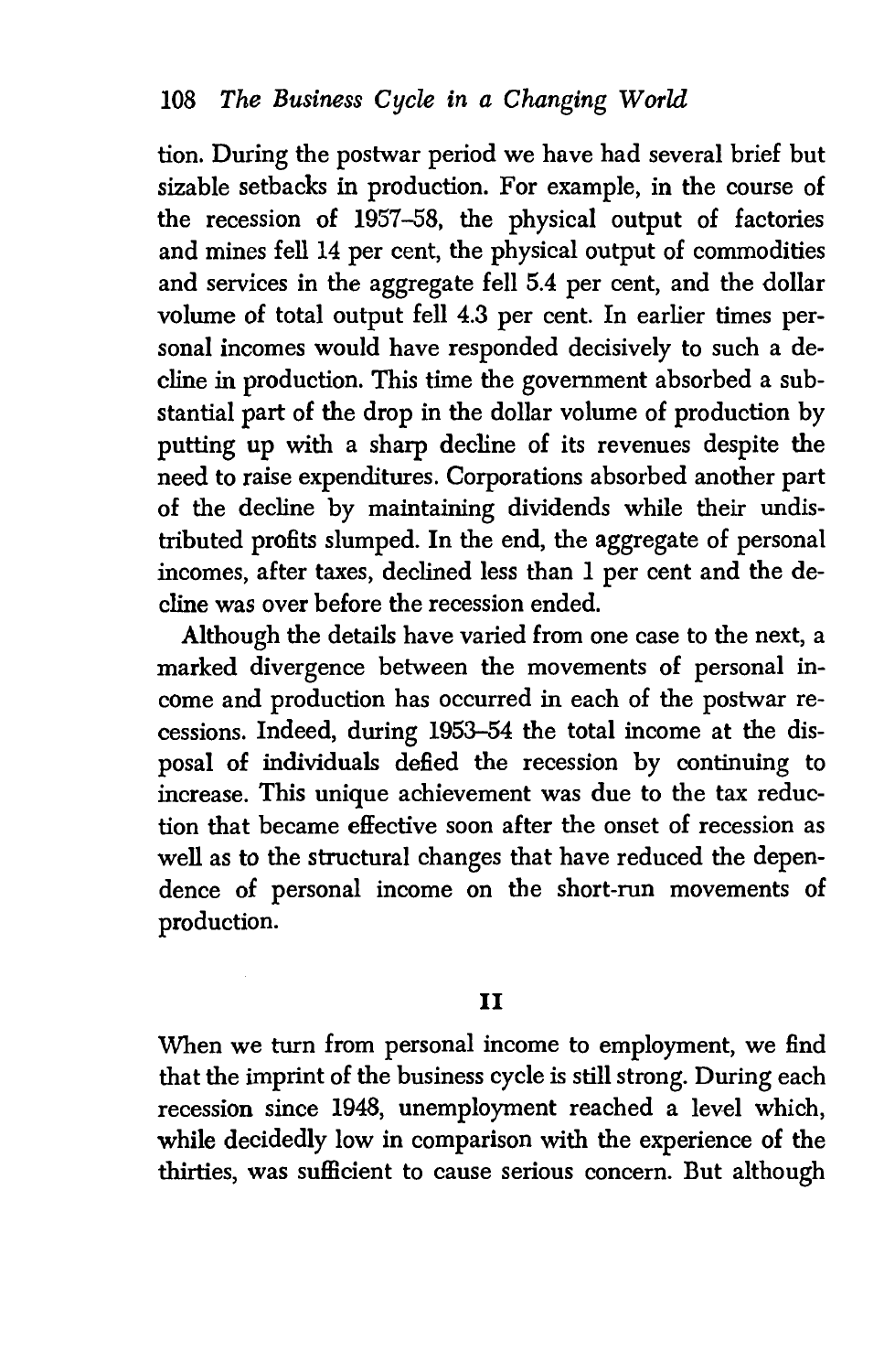the fluctuations of employment have continued to synchronize closely with the movements of production, the relation between the two has been changing in ways which favor greater stability of employment in the future.

As the industrialization of our economy proceeded during the nineteenth century, an increasing part of the population became exposed to the hazards of the business cycle. Manufacturing, mining, construction, freight transportation—these are the strategic industries of a developing economy and they are also the industries in which both production and jobs have been notoriously unstable. Shortly after the Civil War, the employees attached to this cyclical group of industries already constituted 23 per cent of the labor force. Employees of industries that have remained relatively free from cyclical unemployment—that is, agriculture, merchandising, public utilities, financial enterprises, the personal service trades, and the government—accounted for another 32 per cent. The selfemployed in farming, business, and the professions, whose jobs are especially steady, made up the rest or 45 per cent of the work force. This was the situation in 1869. Fifty years later, the proportion of workers engaged in farming, whether as operators or hired hands, had shrunk drastically, and this shrinkage was offset only in part by the relative gain of other stable sources of employment. Consequently, the proportion of employees in the cyclical industries kept rising, decade after decade, and reached 36 per cent in 1919.

Clearly, the broad effect of economic evolution until about 1920 was to increase the concentration of jobs in the cyclically volatile industries, and this was a major force tending to intensify declines of employment during business contractions. Since then, the continued progress of technology, the very factor which originally was mainly responsible for the concentration in the cyclical industries, has served to arrest this ten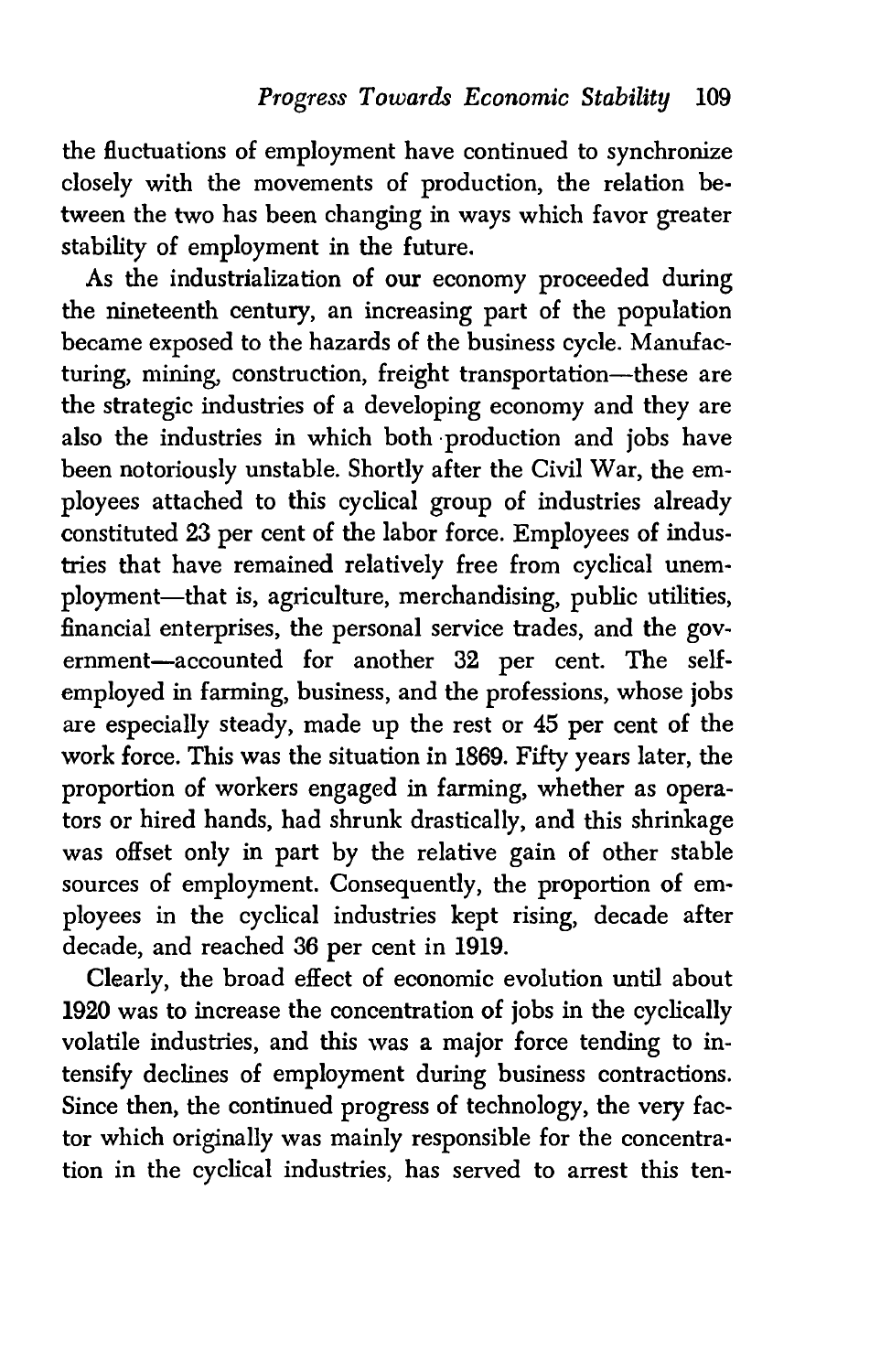dency. The upward trend of production in manufacturing and the other highly cyclical industries has remained rapid in recent decades. However, advances of technology have come so swiftly in these industries as well as in agriculture that an increasing part of the nation's labor could turn to the multitude of tasks in which the effectiveness of human effort improves only slowly, where it improves at all. Thus the employees of "service" industries constituted 24 per cent of the labor force in 1919, but as much as 44 per cent in 1957. The proportion of self-employed workers in business and the professions, which was 9.4 per cent in the earlier year, became 10.6 per cent in the later year. True, these gains in types of employment that are relatively stable during business cycles were largely canceled by the countervailing trend in agriculture. Nevertheless, the proportion of employees attached to the cyclically volatile industries has not risen since 1919. Or to express this entire development in another way, the proportion of workers having rather steady jobs, either because they work for themselves or because they are employed in industries that are relatively free from the influence of business cycles, kept declining from the beginning of our industrial revolution until about 1920, and since then has moved slightly but irregularly upward.

Thus, the changing structure of industry, which previously had exercised a powerful destabilizing influence on employment and output, particularly the former, has ceased to do so. The new stabilizing tendency is as yet weak, but it is being gradually reinforced by the spread of "white-collar" occupations throughout the range of industry. For many years now, the proportion of people who work as managers, engineers, scientists, draftsmen, accountants, clerks, secretaries, salesmen, or in kindred occupations has been increasing. The whitecollar group, which constituted only 23 per cent of the labor force outside of agriculture in 1900, rose to 38 per cent in 1940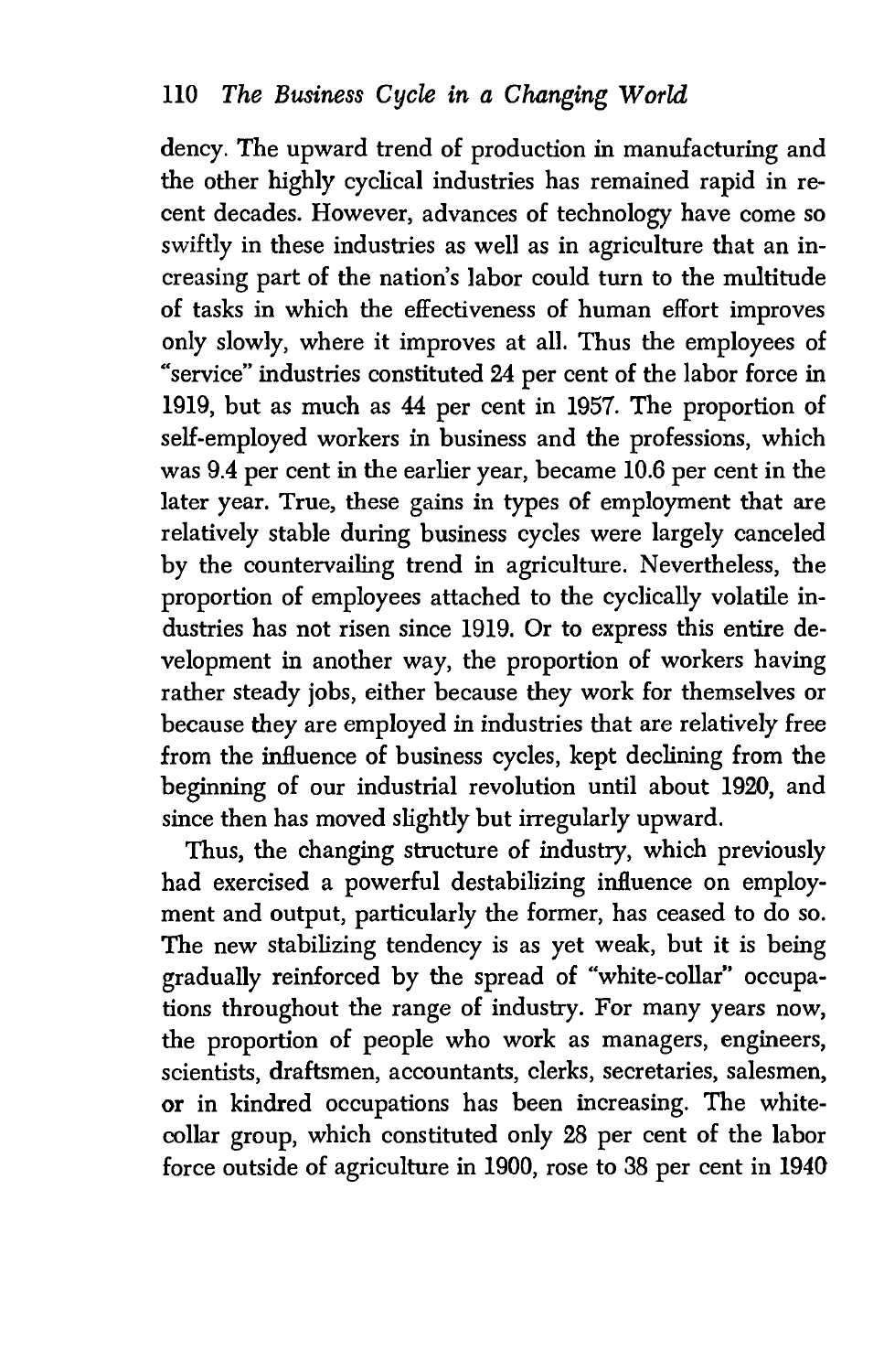and to 44 per cent in 1957. Workers of this category are commonly said to hold a "position" rather than a "job" and to be paid a "salary" rather than a "wage." Hence, they are often sheltered by a professional code which frowns upon frequent firing and hiring. Moreover, much of this type of employment is by its nature of an overhead character and therefore less responsive to the business cycle than are the jobs of machine operators, craftsmen, assembly-line workers, truck drivers, laborers, and others in the "blue-collar" category. For example, during the recession of 1957—58, the number of "production workers" employed in manufacturing, who approximate the blue-collar group, declined 12 per cent, while the employment of "nonproduction workers," who approximate the white-collar group, declined only 3 per cent. This sort of difference has been characteristic of recessions generally, not only the most recent episode, and on a smaller scale it has also been characteristic of industry generally, not only of manufacturing.

It appears, therefore, that changes in the occupational structure of the labor force, if not also in the industrial structure, have been tending of late to loosen the links which, over a considerable part of our economic history, tied the short-run movement of total employment rather firmly to the cyclical movement of total production, and especially to the cyclical movement of its most unstable parts—that is, the activities of manufacturing, mining, construction, and freight transportation. This stabilizing tendency promises well for the future, although up to the present it has not left a mark on records of aggregate employment that is comparable with the imprint that the stabilizing influences we discussed previously have left on personal income. In the postwar period, as over a longer past, the number of men and women at work, and even more the aggregate of hours worked by them, has continued to move in fairly close sympathy with the fluctuations of production.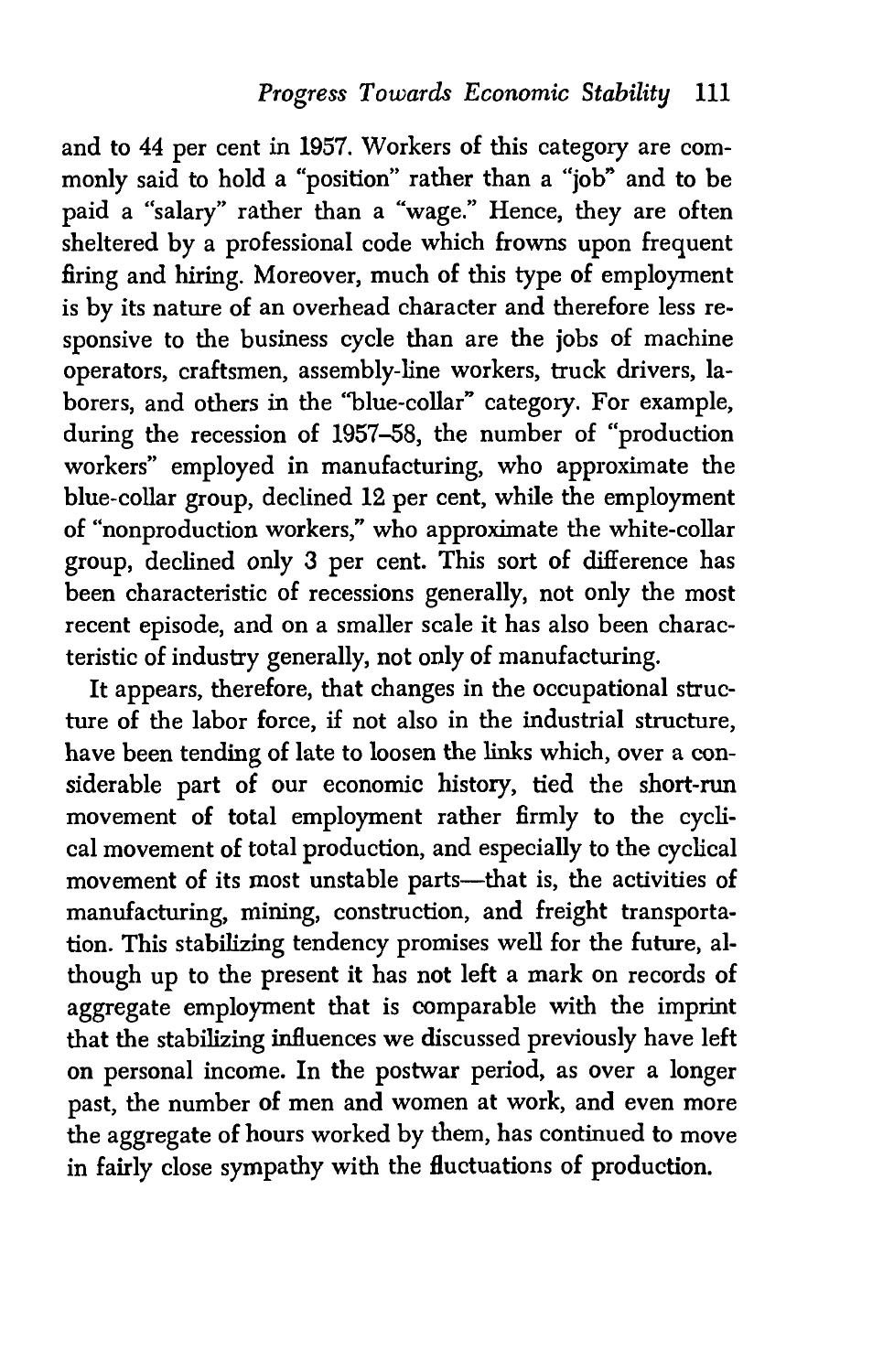### 112 The Business Cycle in a Changing World

We can no longer justifiably suppose, however, when employment falls two million during a recession, as it did between July 1957 and July 1958, that the number of people who receive an income has declined by any such figure. In fact, the number of workers drawing unemployment insurance under the several regular plans rose about 1.3 million during these twelve months, while the number of retired workers on public pensions rose another million. Hence, it may be conservatively estimated that the number of income recipients increased over 300 thousand despite the recession. In the other postwar recessions our experience was fairly similar. In other words, as a result of some of the structural changes on which I dwelt earlier, the size of the income-receiving population has grown steadily and escaped cyclical fluctuations entirely.'

#### LII

Turning next to consumer spending, we must try once again to see recent developments in historical perspective. The fact that stands out is that the impact of business cycles on consumption has recently diminished, while the effects of consumption on the business cycle have become more decisive.

In the classical business cycle, as we came to know it in this country, once business investment began declining appreciably, a reduction of consumer spending soon followed. Sometimes the expansion of investment culminated because the firms of one or more key industries, finding that their markets were growing less rapidly than had been anticipated, made an

<sup>1</sup> This upward trend would appear steeper than I have suggested if recipients of property income and of public assistance were included in the count. In the present context, however, it has seemed best to restrict the income-receiving population to the working class, or more precisely, to members of the labor force or those recently in the labor force who receive an income as a matter of right and on some regular basis.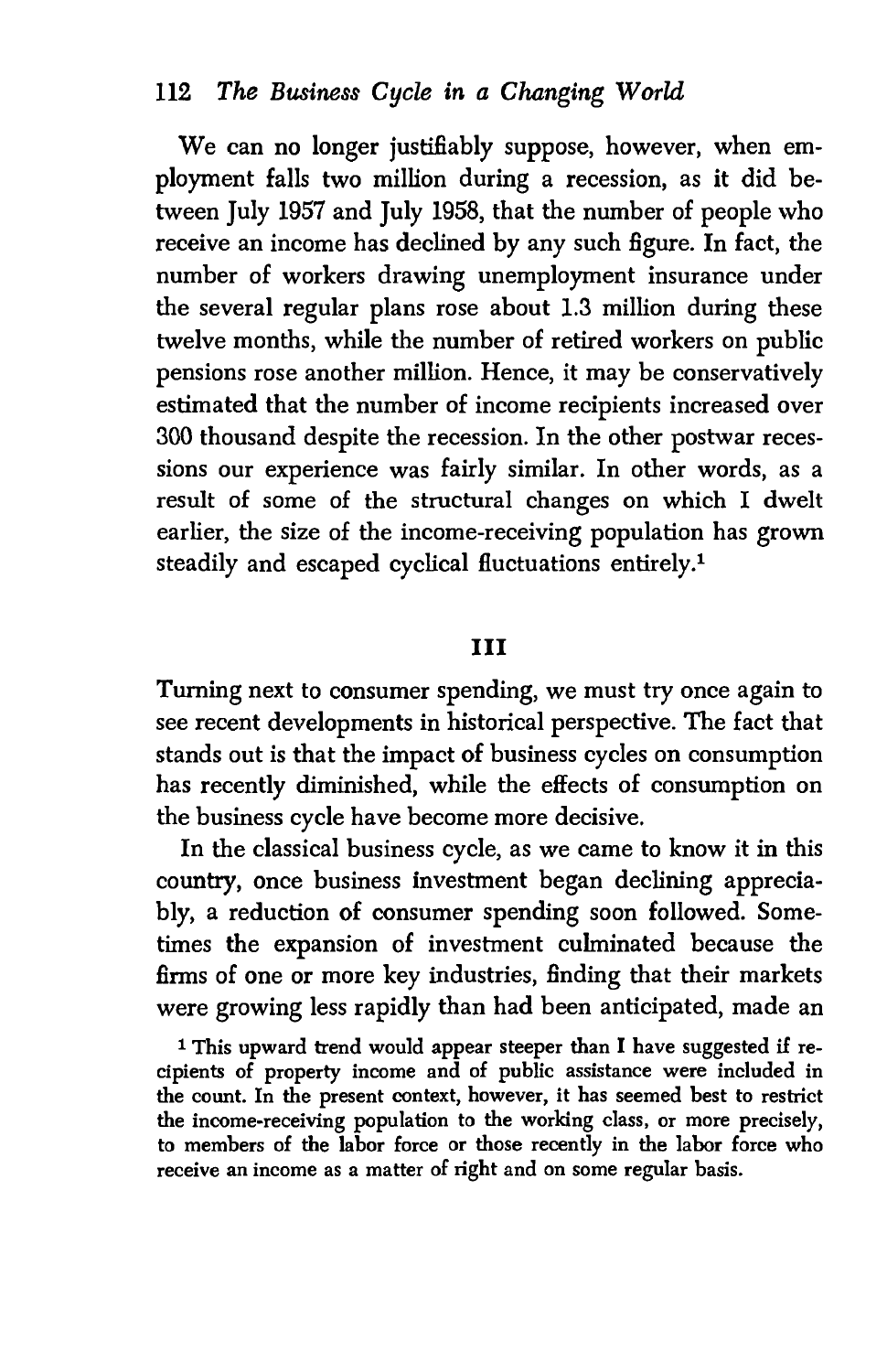effort to bring their productive capacity or inventories into better adjustment with sales. Sometimes the expansion culminated because the belief grew that construction and financing costs had been pushed to unduly high levels by the advance of prosperity. Sometimes it culminated for all these or still other reasons. But whatever the cause or causes of the decline in investment, it made its influence felt over an increasing area of the economy. For a while consumer spending was maintained at a peak level or even kept rising. But since businessmen were now buying on a smaller scale from one another, more and more workers lost their jobs or their overtime pay, financial embarrassments and business failures became more frequent, and uncertainty about the business outlook spread to parts of the economy in which sales and profits were still flourishing. If some consumers reacted to these developments by curtailing their spending in the interest of caution, others did so as a matter of necessity. Before long, these curtailments proved sufficient to bring on some decline in the aggregate spending of consumers. The impulses for reducing business investments therefore quickened and the entire round of events was repeated, with both investment and consumption declining in a cumulative process.

As the contraction continued, it tried men's patience, yet in time worked its own cure. Driven by hard necessity, business firms moved with energy to reduce costs and increase efficiency. Consumers whose incomes were declining often saved less or dissaved in order not to disrupt their customary living standards. Hence, even if sales and prices were still falling, profit margins improved here and there. In the meantime, bank credit became more readily available, costs of building and terms of borrowing became more favorable, the bond market revived, business failures diminished, and the investment plans of innovators and others began expanding again.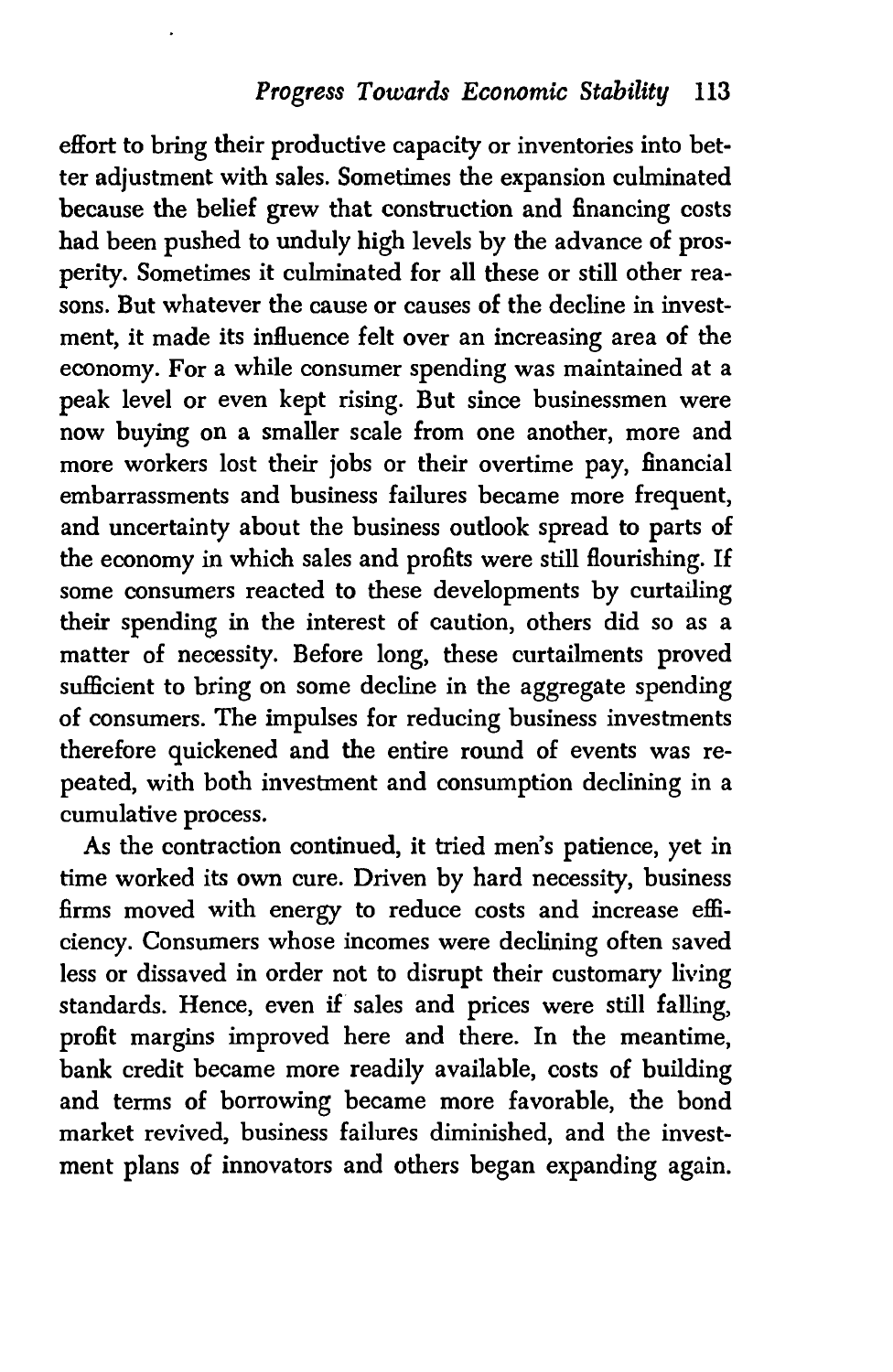When recovery finally came, it was likely to be led by a reduced rate of disinvestment in inventories or by a new rush to make investments in fixed capital. At this stage of the business cycle, consumer spending was at its very lowest level, if not still declining.

Many of these features of earlier business cycles have carried over to the present. However, the behavior of consumers in the postwar recessions has departed from the traditional pattern in two respects. In the first place, consumers maintained their spending at a high level even after business activity had been declining for some months, so that the tendency of recessions to cumulate was severely checked. During the recession of 1945 consumer spending actually kept increasing. In each of the later recessions it fell somewhat; but the decline at no time exceeded one per cent and lasted only a quarter or two. In the second place, instead of lagging at the recovery stage of the business cycle, as it had in earlier times, consumer spending turned upward before production or employment resumed its expansion. This shift in cyclical behavior appears clearly in department store sales, which have been recorded on a substantially uniform basis for several decades and are widely accepted as a tolerably good indicator of consumer spending. In the recoveries of 1921, 1924, and 1927, and 1938, these sales lagged by intervals ranging from two to four months. In 1933 their upturn came at the same time as in production and employment. It thus appears that, during the 1920's and 1930's, consumer spending in no instance led the economy out of a slump. In the postwar period, on the other hand, department store sales have led successive recoveries by intervals stretching from two to five months. Of course, department store sales cover only a small fraction of consumer expenditure, and correction for price changes would alter their historical record somewhat. But the main features of the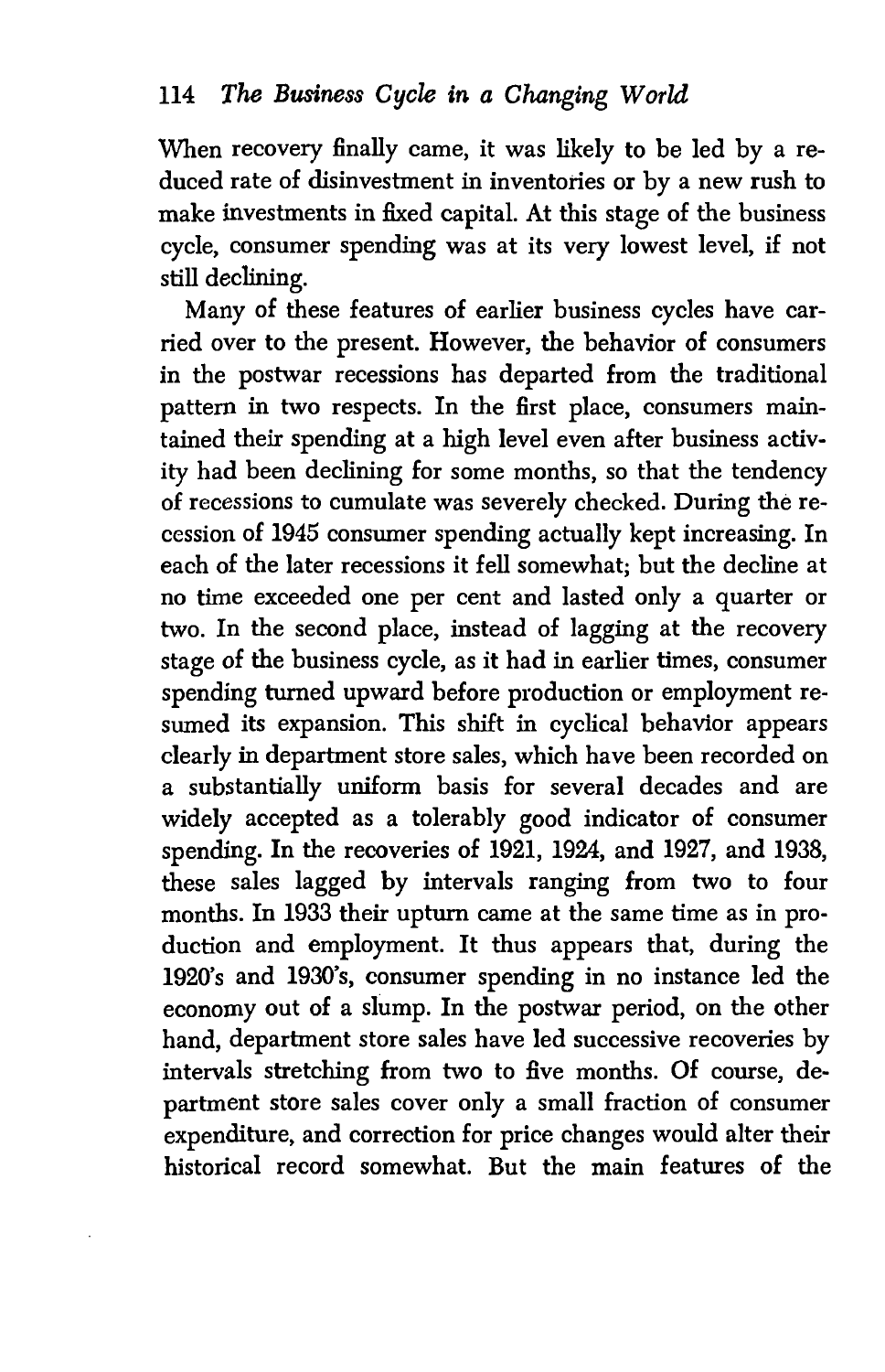cyclical behavior of dollar sales by department stores are broadly confirmed by other evidence on consumer spending, which is extensive for recent years. We may therefore conclude with considerable assurance that consumer spending has played a more dynamic role in recent times. Not only have consumers managed their spending during recessions so that the cumulative process of deflation has been curbed, but consumer spending has emerged as one of the active factors in arresting recession and hastening recovery.

This new role of the consumer in the business cycle reflects some of the developments of the postwar period that we considered earlier, particularly the greatly enhanced stability in the flow of personal income, the steady expansion in the number of income recipients, and the relative increase in the number of steady jobs. It reflects also the improvements of financial organization and other structural changes which have strengthened the confidence of people, whether acting as consumers or investors, in their own and the nation's economic future. Whatever may have been true of the past, it can no longer be held that consumers are passive creatures who lack the power or the habit of initiating changes in economic activities. There is no harm in thinking of consumer spending as being largely "determined" by past and current incomes, provided we also recognize that the level of current incomes is itseff shaped to a significant degree by the willingness of people to work hard to earn what they need to live as they feel they should. The evidence of rising expectations and increased initiative on the part of consumers is all around us. It appears directly in the rapidly rising proportion of women in the labor force, in the sizable and increasing proportion of men who hold down more than one job, in the slackening of the long-term decline of the average workweek in manufacturing despite the increased power of trade unions, as well as indirectly in the improvement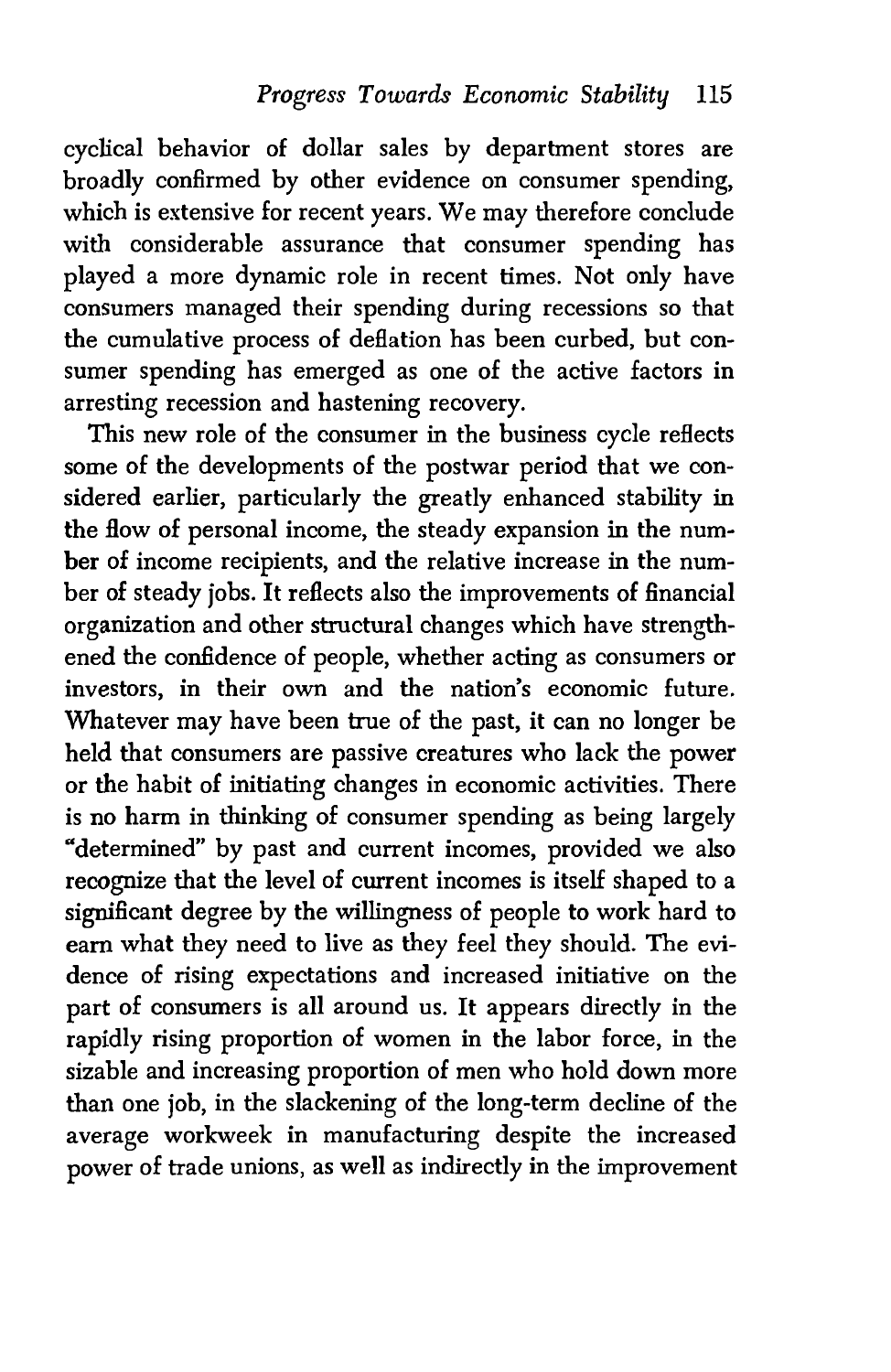of living standards and the great upsurge of population. Indeed, the expansive forces on the side of consumption have been so powerful that we must not be misled by the cyclical responses of consumer spending, small though they were, to which I referred earlier. There are no continuous records of inventories in the hands of consumers; but if such statistics were available, we would almost certainly find that consumption proper, in contrast to consumer spending, did not decline at all during any of the postwar recessions.

In view of these developments in the realm of the consumer, it is evident that the force of any cyclical decline of production has in recent years been reduced or broken as its influence spread through the economy. Production has remained unstable, but the structure of our economy has changed in ways which have limited the effects of recessions on the lives of individuals—on the numbers who receive an income, the aggregate of personal incomes, consumer spending, actual consumption, and to some degree even the numbers employed. It is, therefore, hardly an exaggeration to assert that a good part of the personal security which in an earlier age derived from living on farms and in closely knit family units, after having been disrupted by the onrush of industrialization and urbanization, has of late been restored through the new institutions that have developed in both the private and public branches of our economy.

# Iv

In concentrating, as I have thus far, on the changes of economic organization which have lately served to reduce the impact of business cycles on the lives of individuals, I have provisionally taken the cyclical movement of production for granted. Of course, if the fluctuations of production had been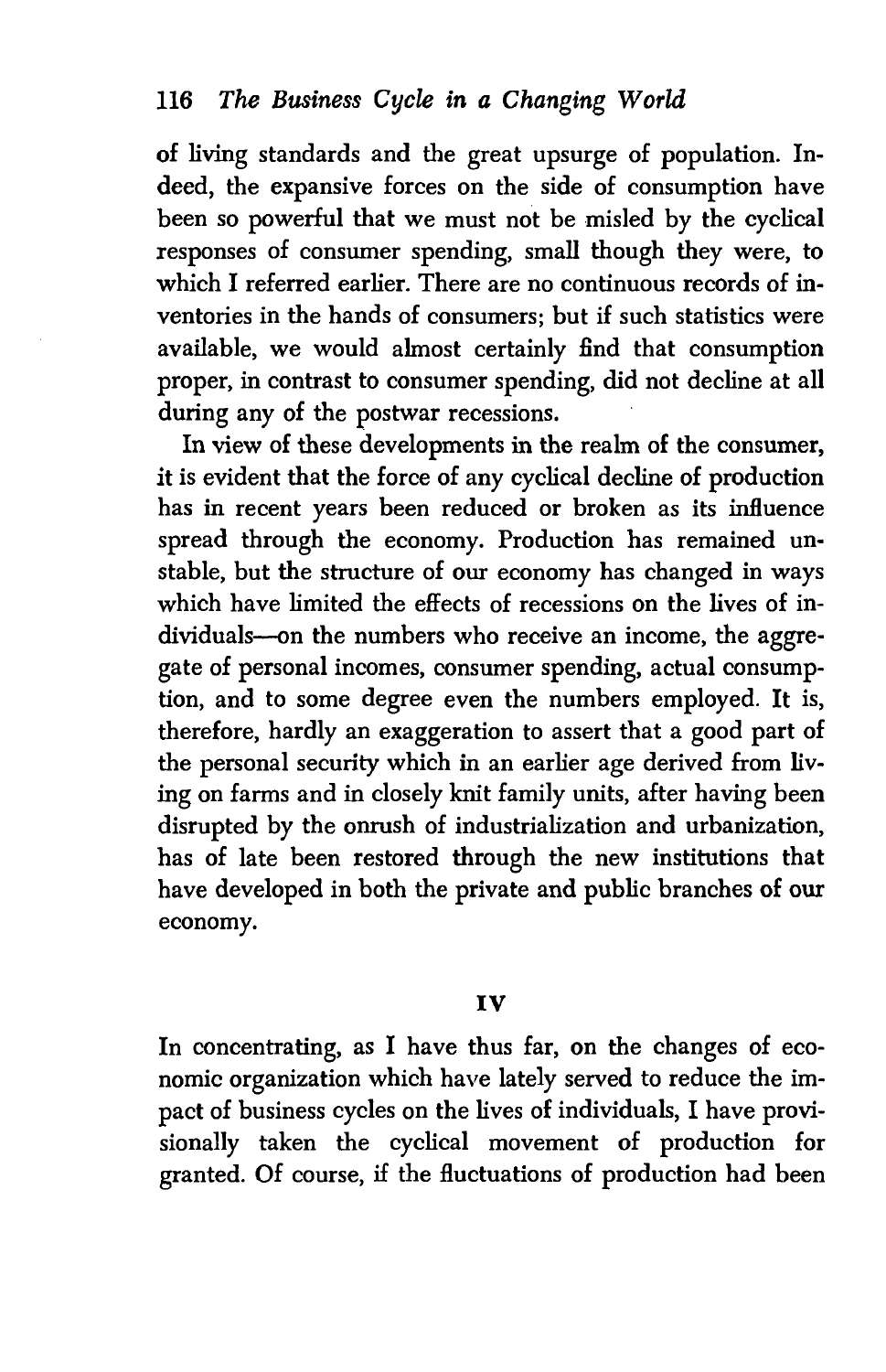larger, the impact on people would have been greater. On the other hand, the stabilized tendency of personal income and consumption has itself been a major reason why recent recessions of production have been brief and of only moderate intensity. Many other factors have contributed to this development. Among them are the deliberate efforts made in our generation to control the business cycle, of which I have as yet said little.

In earlier generations there was a tendency for the focus of business thinking to shift from the pursuit of profits to the maintenance of financial solvency whenever confidence in the continuance of prosperity began to wane. At such times experienced businessmen were prone to reason that it would shortly become more difficult to collect from their customers or to raise funds by borrowing, while they in turn were being pressed by their creditors. Under the circumstances it seemed only prudent to conserve cash on hand, if not also to reduce inventories or accounts receivable. Such efforts by some led to similar efforts by others, in a widening circle. As pressure on commodity markets, security markets, and on the banking system mounted, the decline of business activity was speeded and the readjustment of interest rates, particularly on the longer maturities, was delayed. More often than not the scramble for liquidity ran its course without reaching crisis proportions. Sometimes, however, as in 1873, 1893, and 1907, events took a sinister turn. Financial pressures then became so acute that doubts arose about the ability of banks to meet their outstanding obligations and, as people rushed to convert their deposits into currency, even the soundest banks were forced to restrict the outflow of cash. With the nation's system for making monetary payments disrupted, panic ruled for a time over the economy and production inevitably slumped badly.

It was this dramatic phase of the business cycle that first at-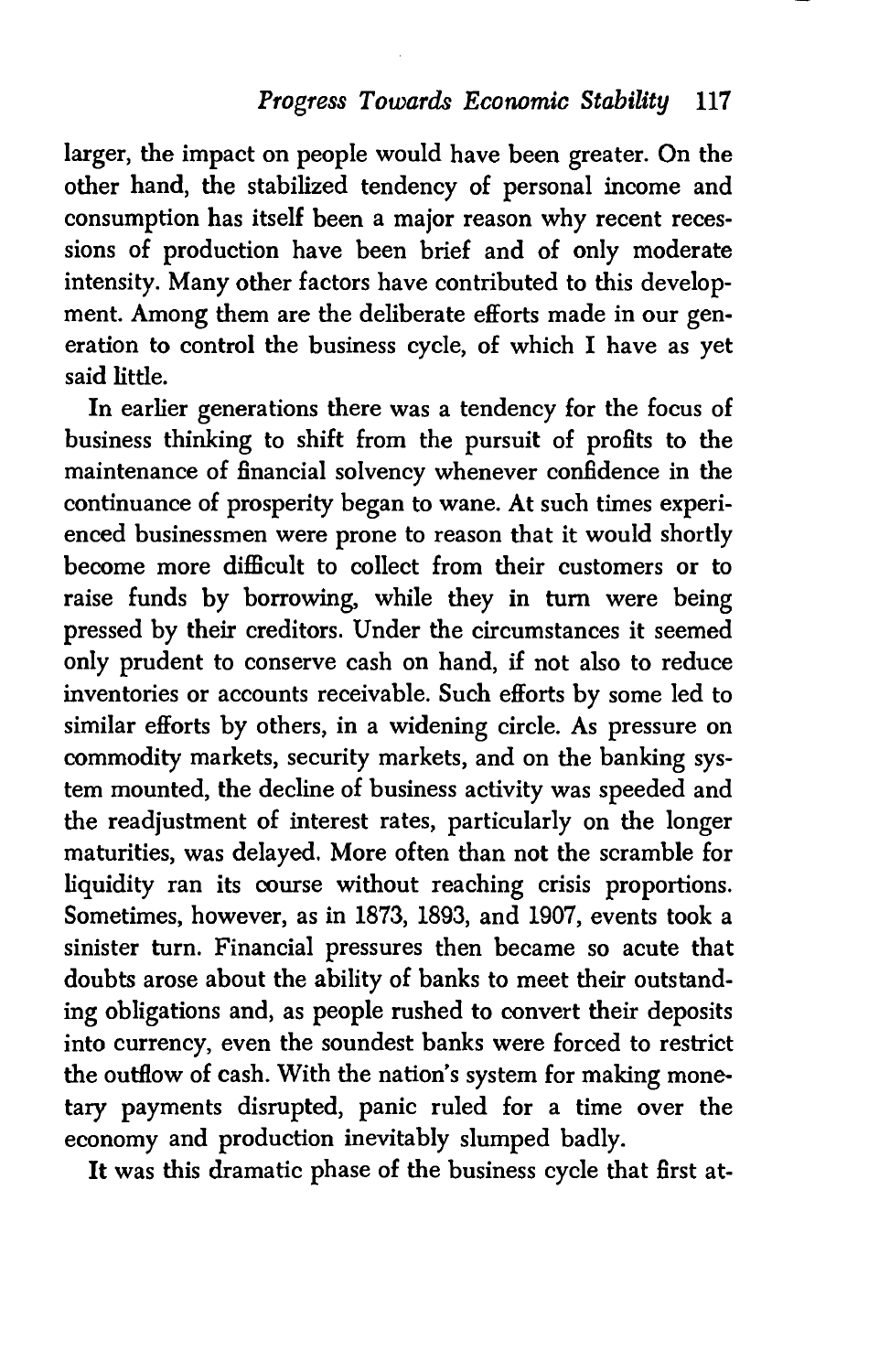tracted wide notice and stimulated students of public affairs to seek ways and means of improving our financial organization. The Federal Reserve Act, which became law under the shadow of the crisis of 1907, required the pooling of bank reserves and established facilities for temporary borrowing by banks. The hope that this financial reform would ease the transition from the expanding to the contracting phase of business cycles has been amply justified by experience. But the Federal Reserve System could not prevent the cumulation of financial trouble during business expansions. Nor could it prevent runs on banks or massive bank failures, as the Great Depression demonstrated. The need to overhaul and strengthen the financial systern became increasingly clear during the thirties and led to numerous reforms, among them the insurance of mortgages, the creation of a secondary market for mortgages, the insurance of savings and loan accounts, and—most important of all—the insurance of bank deposits. These financial reforms have served powerfully to limit the propagation of fear, which in the past had been a major factor in intensifying slumps of production.

But more basic than the financial innovations or any other specific measures of policy has been the change in economic and political attitudes which took root during the thirties. The economic theory that depressions promote industrial efficiency and economic progress lost adherents as evidence accumulated of the wreckage caused by unemployment and business failures. The political belief that it was best to leave business storms to blow themselves out lost its grip on men's minds as the depression stretched out. In increasing numbers citizens in all walks of life came around to the view that mass unemployment was intolerable under modem conditions and that the federal government has a continuing responsibility to foster competitive enterprise, to prevent or moderate general eco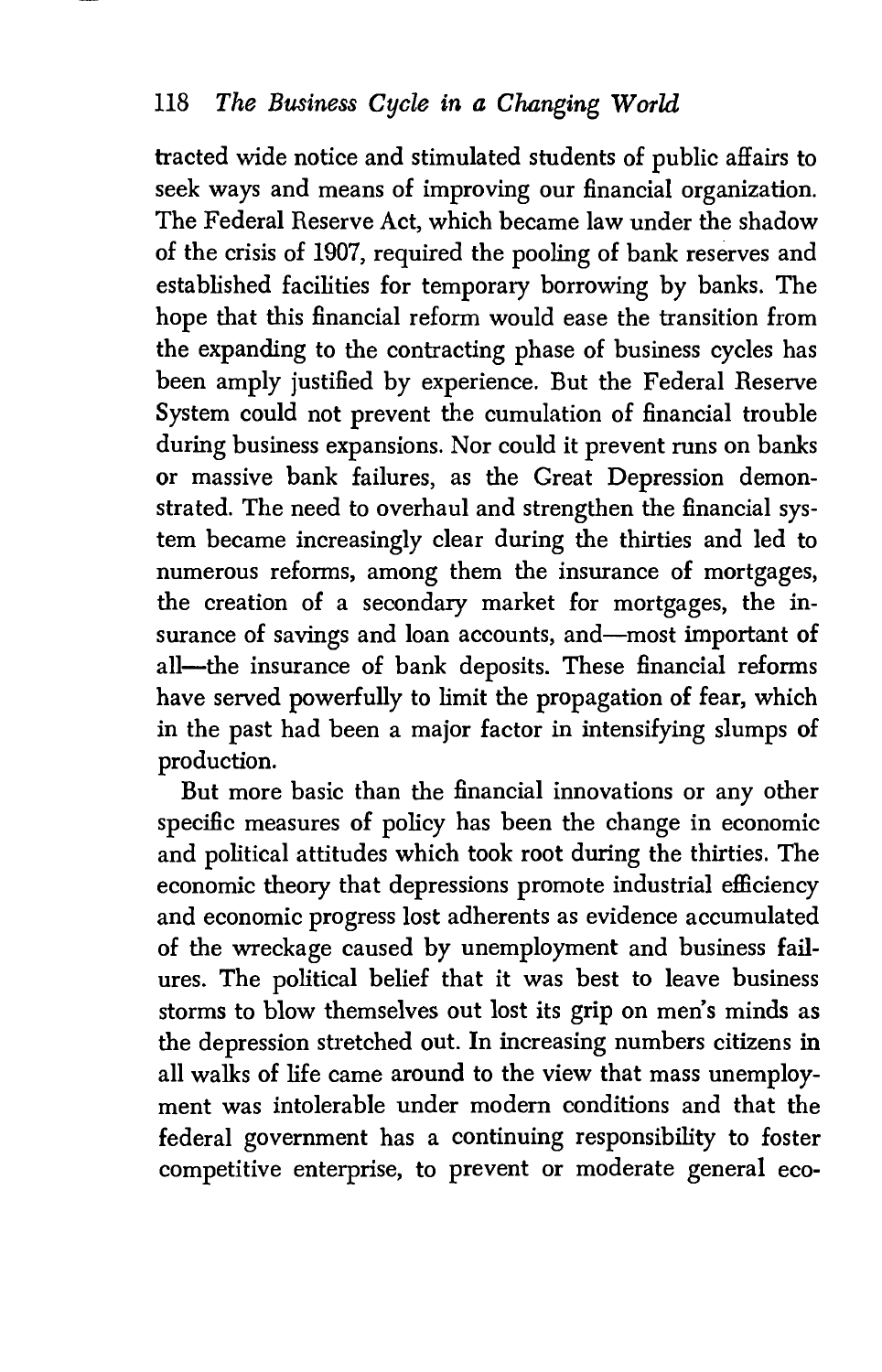nomic declines, and to promote a high and rising level of employment and production. This new philosophy of intervention was articulated by the Congress in the Employment Act of 1946, which solemnly expressed what had by then become a national consensus.

In recent times, therefore, the business cycle has no longer run a free course and this fact has figured prominently in the plans of businessmen as well as consumers. During the 1930's, when the objectives of social reform and economic recovery were sometimes badly confused, many investors suspected that contracydical policies would result in narrowing the scope of private enterprise and reducing the profitability of investment. These fears diminished after the war as the government showed more understanding of the need to foster a mood of confidence so that enterprise, innovation, and investment may flourish. In investing circles, as elsewhere, the general expectation of the postwar period has been that the government would move with some vigor to check any recession that developed, that its actions would by and large contribute to this objective, and that they would do so in a manner that is broadly consistent with our national traditions. This expectation gradually became stronger and it has played a significant role in extending the horizons of business thinking about the markets and opportunities of the future. The upsurge of population, the eagerness of consumers to live better, the resurgence of Western Europe, the revolutionary discoveries of science, and the steady flow of new products, new materials, and new processes have added impetus to the willingness of investors to expend huge sums of capital on research and on the improvement and expansion of industrial plant and equipment. Some of these influences have also been effective in augmenting public investment. The fundamental trend of investment has therefore been decidedly upward. The private part of invest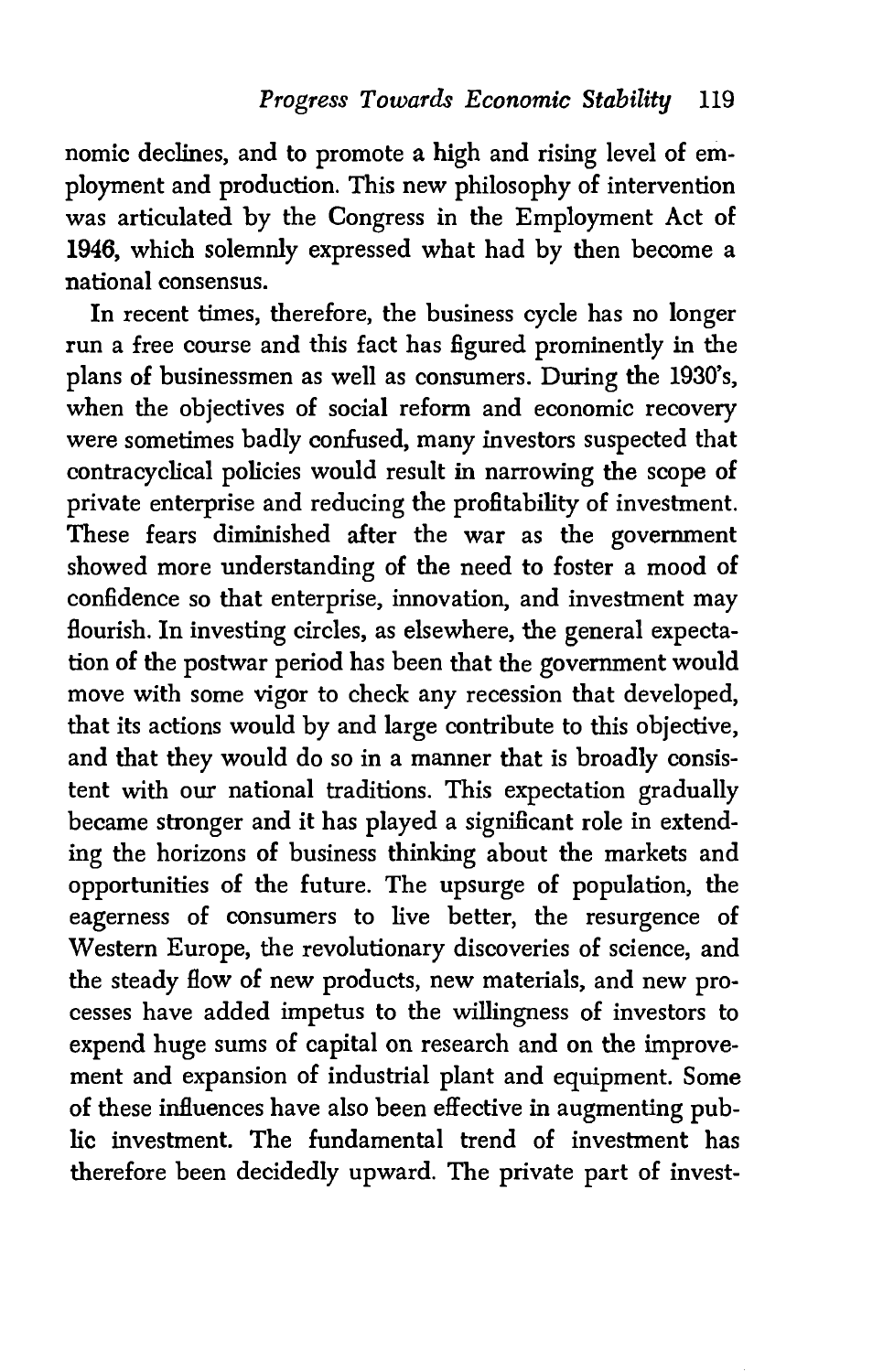ment has continued to move cyclically; but it is now a smaller fraction of total national output and it has displayed a capacity to rebound energetically from the setbacks that come during recessions.

The specific measures adopted by the government in dealing with the recessions of the postwar period have varied from one case to the next. In all of them, monetary, fiscal, and housekeeping policies played some part, with agricultural pricesupport programs assuming special prominence in one recession, tax reductions in another, and increases of public expenditure in still another. Taking a long view, the most nearly consistent part of contracyclical policy has been in the monetary sphere. Since the early 1920's, when the Federal Reserve authorities first learned how to influence credit conditions through open-market operations, long-term interest rates have tended to move down as soon as the cyclical peak of economic activity was reached, in contrast to the long lags that were characteristic of earlier times. Since 1948 the decline of longterm interest rates in the early stages of a recession has also become more rapid. This change in the cyclical behavior of capital markets reflects the increased vigor and effectiveness of recent monetary policies. Inasmuch as optimism, as a rule, is still widespread during the initial stages of an economic decline, a substantial easing of credit, provided it comes early enough, can appreciably hasten economic recovery. This inHuence is exerted only in part through lower interest rates. Of greater consequence is the fact that credit becomes more readily available, that the money supply is increased or kept from falling, that the liquidity of financial assets is improved, and that financial markets are generally stimulated. The effects of easier credit are apt to be felt most promptly by smaller businesses and the homebuilding industry, but they tend to work their way through the entire economy. There can be little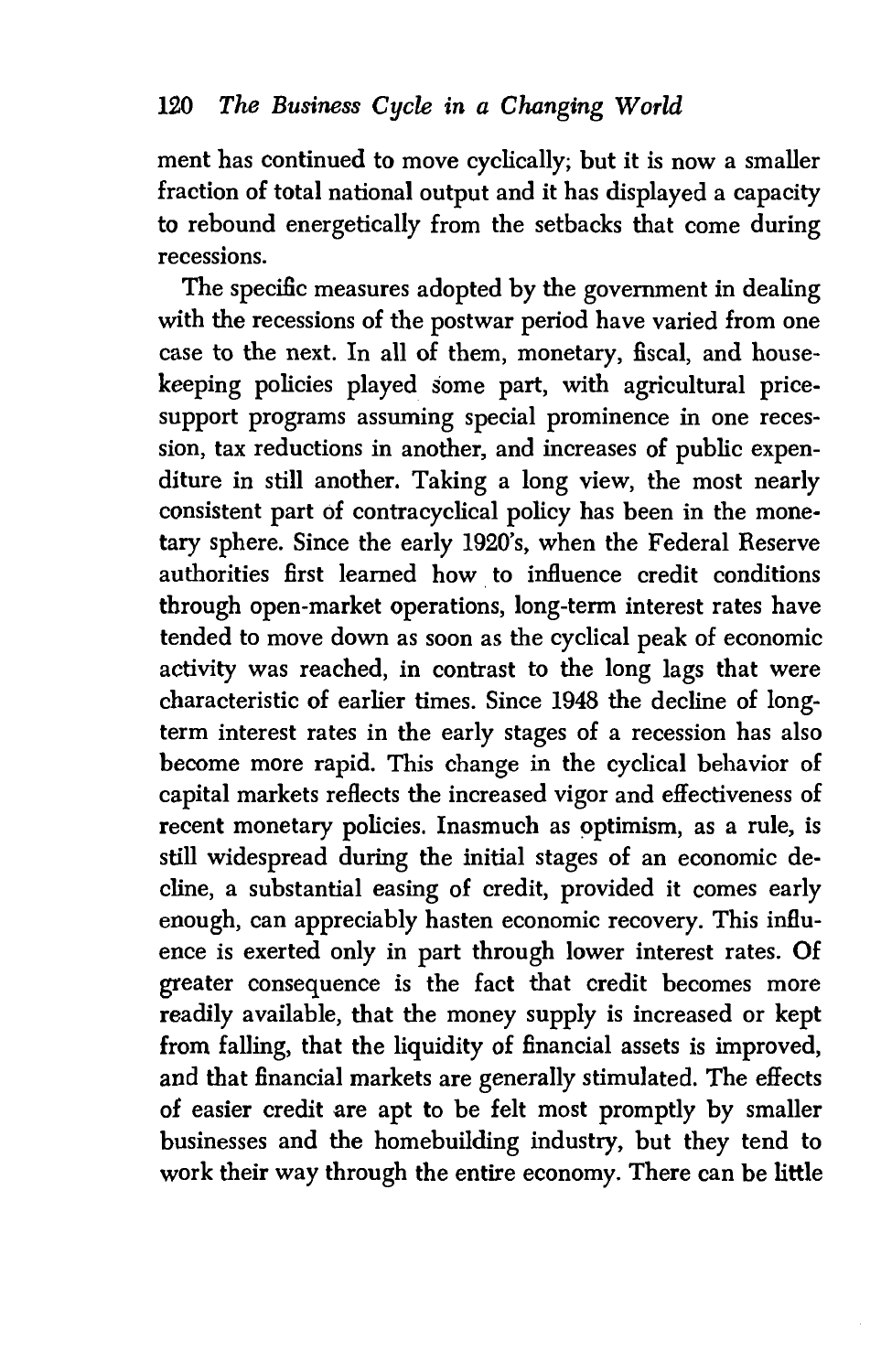doubt that the rather prompt easing of credit conditions, which occurred during recent setbacks of production, was of some significance in keeping their duration so short.

Business finns have also been paying closer attention to the business cycle, and not a few of them have even tried to do something about it. These efforts have been expressed in a variety of ways—through the adoption of long-range capital budgets, closer control of inventories, and more energetic selling or some relaxation of credit standards in times of recession. I do not know enough to assess either the extent or the success of some of these business policies. Surely, business investment in fixed capital has remained a highly volatile activity—a fact that is sometimes overlooked by concentrating attention on years instead of months and on actual expenditures instead of new commitments. There is, however, strong evidence that the businessmen of our generation manage inventories better than did their predecessors. The inventory-sales ratio of manufacturing firms has lately averaged about a fourth less than during the 1920's, despite the increased importance of the durable goods sector where inventories are especially heavy. The trend of the inventory-sales ratio has also moved down substantially in the case of distributive firms. This success in economizing on inventories has tended to reduce the fluctuations of inventory investment relative to the scale of business operations and this in turn has helped to moderate the cyclical swings in production. Not only that, but it appears that the cyclical downturns of both inventories and inventory investment have tended to come at an earlier stage of the business cycle in the postwar period than they did previously, so that any imbalance between inventories and sales could be corrected sooner. Since consumer outlays—and often also other expenditures—were well maintained during the recent recessions of production, the rising phase of inventory disinvest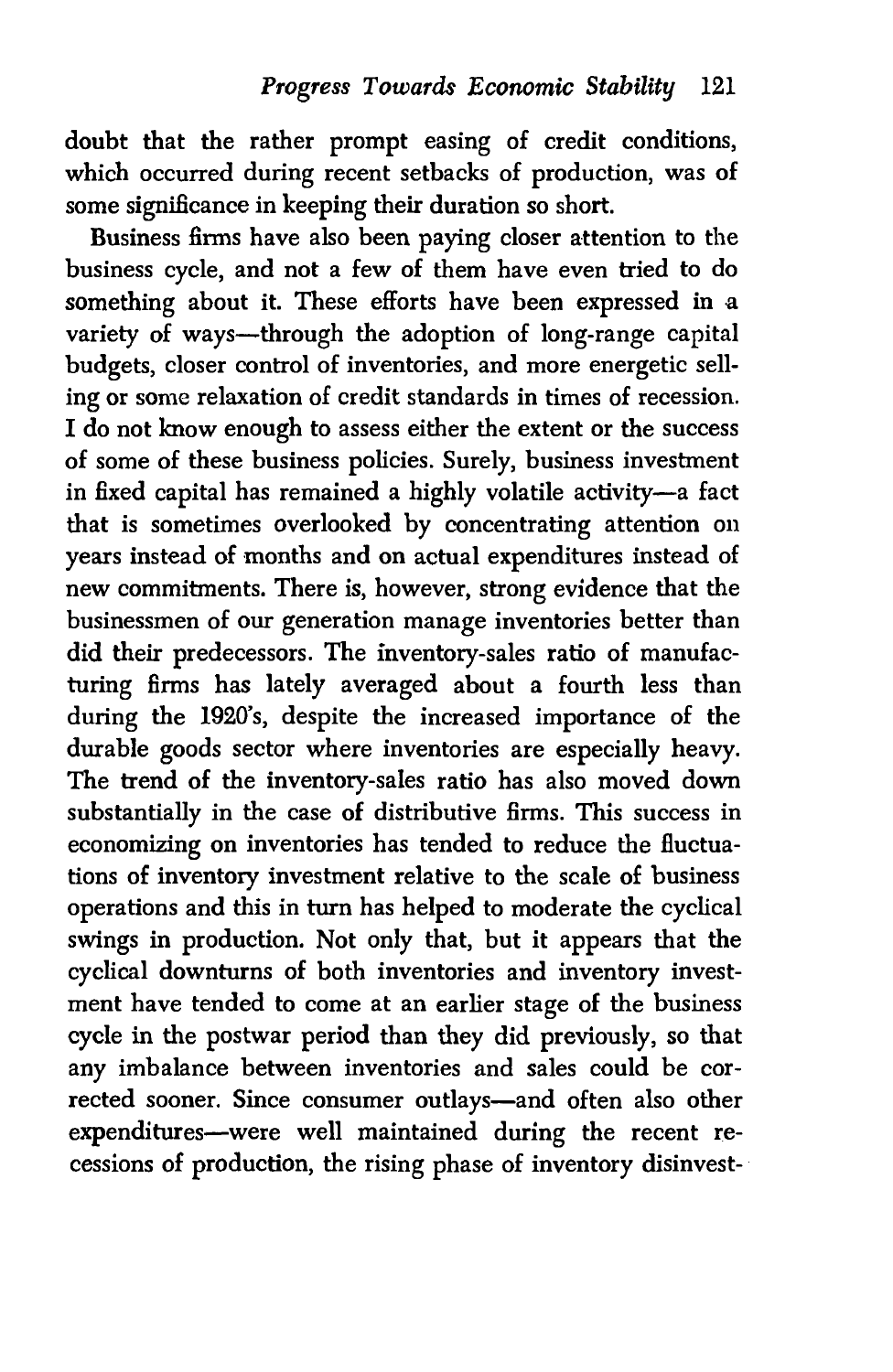ment ceased rather early and this naturally favored a fairly prompt recovery of production.

Thus, numerous changes in the structure of our economy have combined to stimulate over-all expansion during the postwar period and to keep within moderate limits the cyclical declines that occurred in production. Indeed, there are cogent grounds for believing that these declines were even more moderate than our familiar statistical records suggest. The line of division between production for sale and production for direct use does not stand still in a dynamic economy. In the early decades of the industrial revolution an increasing part of our production was, in effect, transferred from the home to the shop and factory. This trend has continued in the preparation of foods, but in other activities it appears on balance to have been reversed. The great expansion of home ownership, the invention of all sorts of mechanical contrivances for the home, longer vacations, the general eagerness for improvement, if not also the income tax, have stimulated many people to do more and more things for themselves. Consumers have become equipped to an increasing degree with the capital goods they need for transportation, for the refrigeration of food, for the laundering of clothes, as well as for entertainment and instruction. They have also been doing, on an increasing scale, much of the carpentry, painting, plumbing, and landscaping around their homes. Such activities of production are less subject to the business cycle than the commercial activities which enter statistical reports. Yet these domestic activities have undoubtedly been expanding rapidly, and perhaps expanding even more during the declining than during the rising phase of the business cycle. Hence, it is entirely probable that the cyclical swings of production have of late been smaller, while the average rate of growth of production has been higher, than is commonly supposed.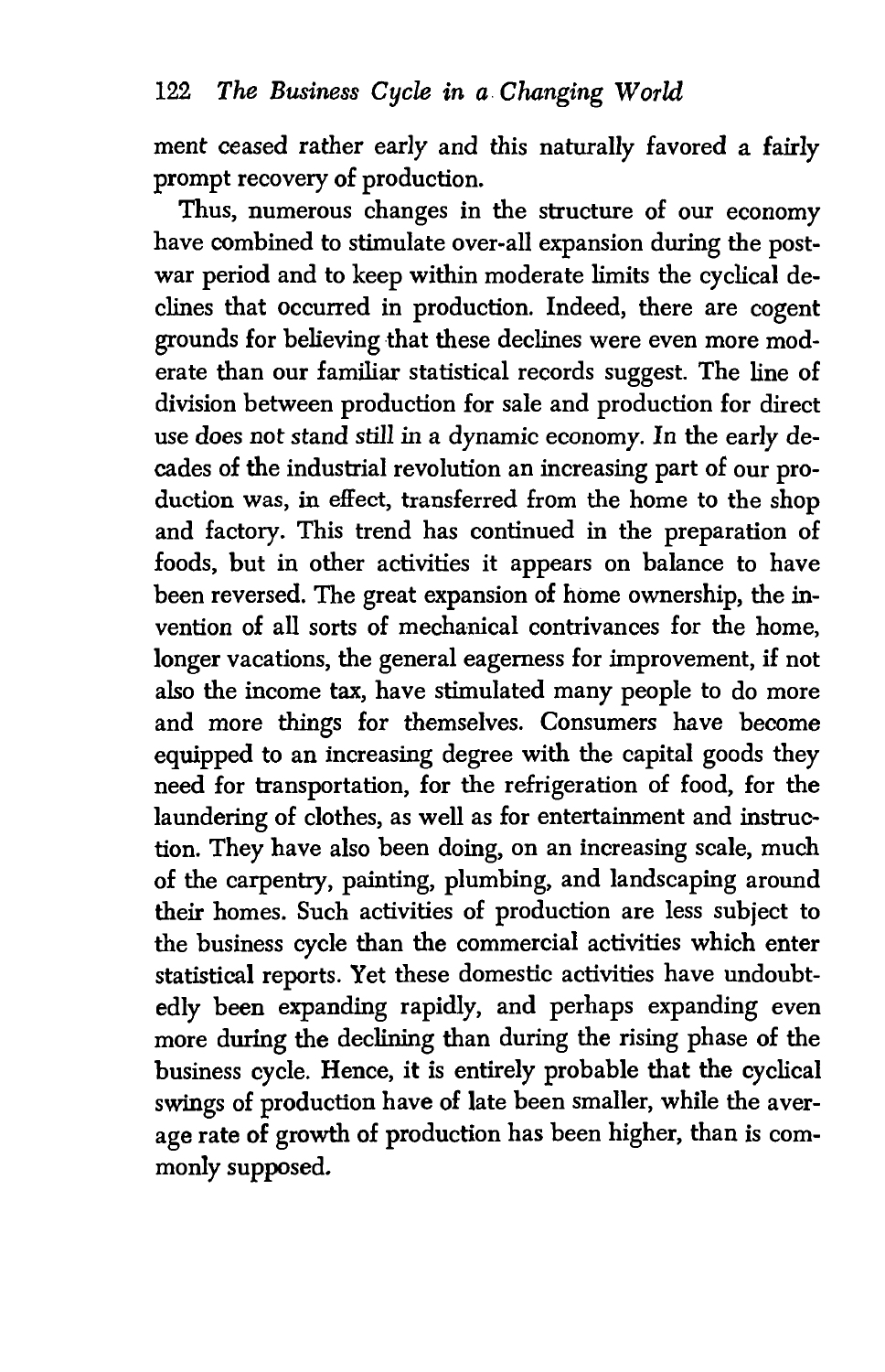## V

It is in the nature of an economic vocabulary to change slowly, when it changes at all. We keep speaking of the price system, the business cycle, capitalism, socialism, communism, and sometimes we even refer to the "inherent instability" of capitalism or of communism; but the reality that these terms and phrases are intended to denote or sum up does not remain fixed. I have tried to show how a conjuncture of structural changes in our economy has served to modify the business cycle of our times. Some of these changes were planned while others were unplanned. Some resulted from efforts to control the business cycle while others originated in policies aimed at different ends. Some arose from private and others from public activities. Some are of very recent origin and others of long standing. The net result has been that the intensity of cyclical swings of production has become smaller. The links that previously tied together the cyclical movements of production, employment, personal income, and consumption have become looser. And, as everyone knows, the once familiar parallelism of the short-term movements in the physical volume of total production, on the one hand, and the average level of wholesale or consumer prices, on the other, has become somewhat elusive.

To be sure, special factors of an episodic character played their part in recent business cycles, as they always have. For example, a pent-up demand for civilian goods was highly significant in checking the recession of 1945. The tax reduction legislated in April 1948 helped to moderate the recession which began towards the end of that year. The tax cuts announced soon after business activity began receding in 1953 merely required executive acquiescence in legislation that had been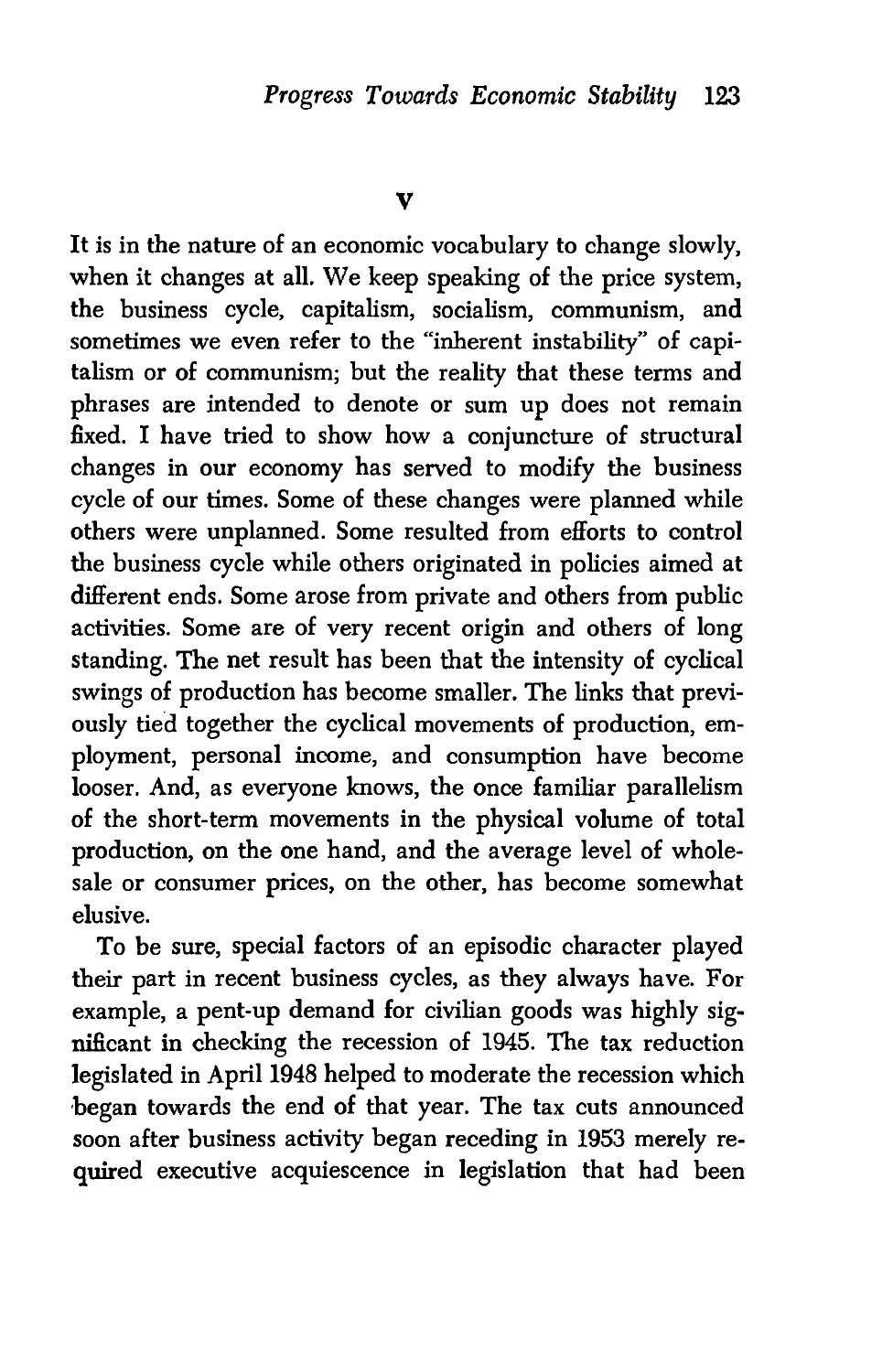passed before any recession was in sight. Again, the sputniks spurred the government's response to the recession of 1957— 58. Special circumstances such as these undoubtedly weakened the forces of economic contraction at certain times; but they also strengthened them at other times. In particular, governmental purchases from private firms have not infrequently been an unsettling influence rather than a stabilizing force. We need only recall the drop of federal expenditure on commodities and services from an annual rate of \$91 billion in the early months of 1945 to \$16 billion two years later, or the fall from \$59 billion to \$44 billion soon after the Korean hostilities came to a close. The ability of our economy to adjust to such major disturbances without experiencing a severe or protracted slump testifies not only to our good luck; it testifies also to the stabilizing power of the structural changes that I have emphasized.

It seems reasonable to expect that the structural changes in our economy, which have recently served to moderate and humanize the business cycle, will continue to do so. The growth of corporations is not likely to be checked, nor is the tendency to pay fairly stable dividends likely to be modified. The scale of governmental activities will remain very extensive, and so it would be even if the communist threat to our national security were somehow banished. Our methods of taxation might change materially, but the income tax will remain a major source of governmental revenue. Governmental expenditures might fluctuate sharply, but they are not likely to decline during a recession merely because governmental revenues are then declining. The social security system is more likely to grow than to remain stationary or contract. Private pension arrangements will multiply and so also may private supplements to unemployment insurance. Our population will continue to grow. The restlessness and eagerness of consumers to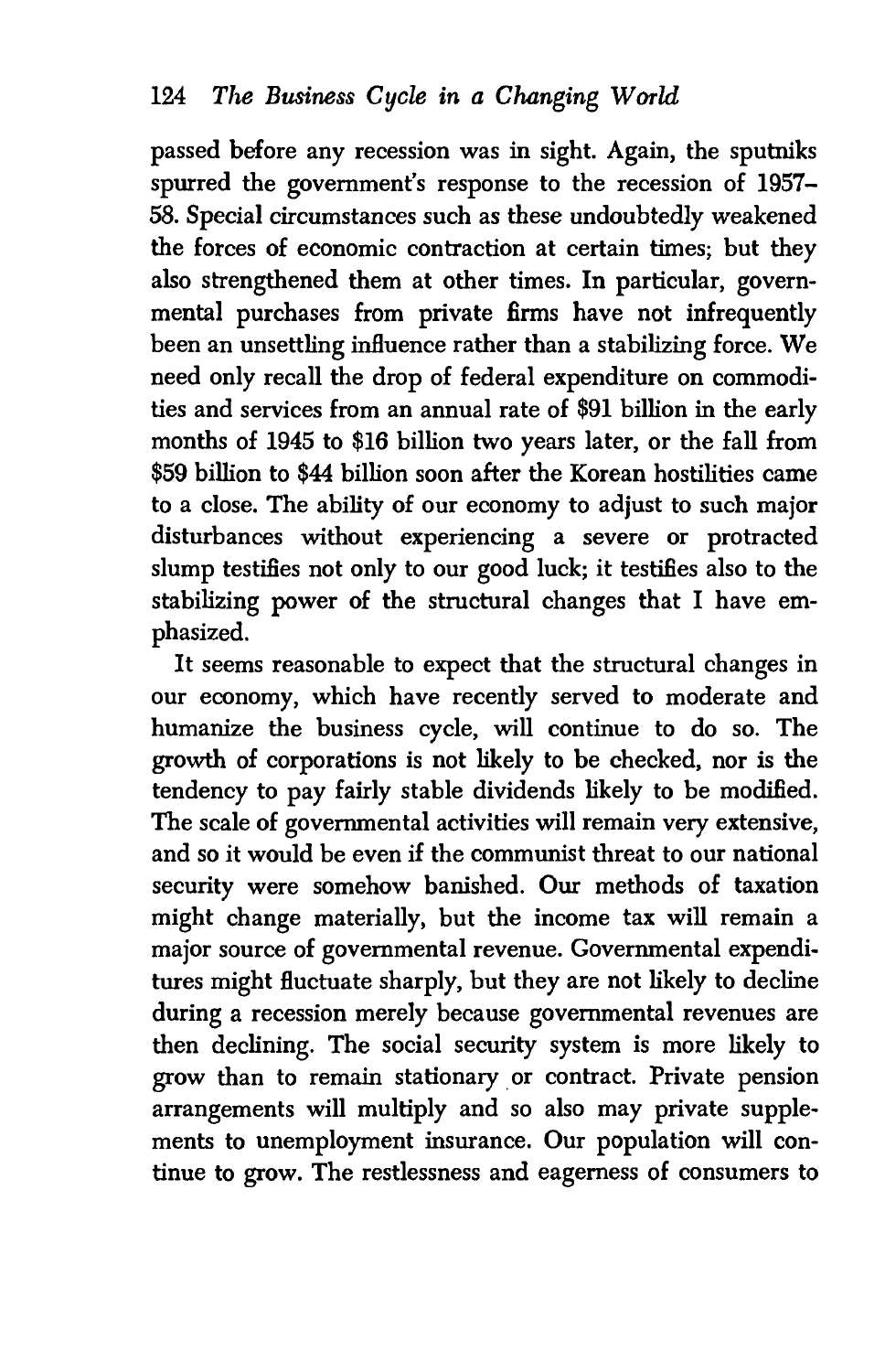live better is likely to remain a dynamic force. Research and development activities will continue to enlarge opportunities for investment. Governmental efforts to promote a high and expanding level of economic activity are not likely to weaken. Private businesses will continue to seek ways to economize on inventories and otherwise minimize the risk of cyclical fluctuations in their operations. Employment in agriculture is already so low that its further decline can no longer offset future gains of the service industries on the scale experienced in the past. The spread of white-collar occupations throughout the range of industry will continue and may even accelerate. For all these reasons, the business cycle is unlikely to be as disturbing or troublesome to our children as it once was to us or our fathers.

This is surely a reasonable expectation as we look to the future. Yet, it is well to remember that projections of human experience remain descriptions of a limited past no matter how alluringly they are expressed in language of the future. A lesson of history, which keeps resounding through the ages, is that the most reasonable of expectations sometimes lead nations astray. If my analysis is sound, it supports the judgment that the recessions or depressions of the future are likely to be appreciably milder on the average than they were before the 1940's. It supports no more than this. In view of the inherent variability of business cycles and our still somewhat haphazard ways of dealing with them, there can be no assurance that episodic factors will not make a future recession both longer and deeper than any we experienced in the postwar period.

Nor can there be any assurance that the conjuncture of structural changes on which I have dwelt will not be succeeded by another which will prove less favorable to economic stability. For example, although the stabilizing influence of the rising trend of white-collar employment in manufacturing has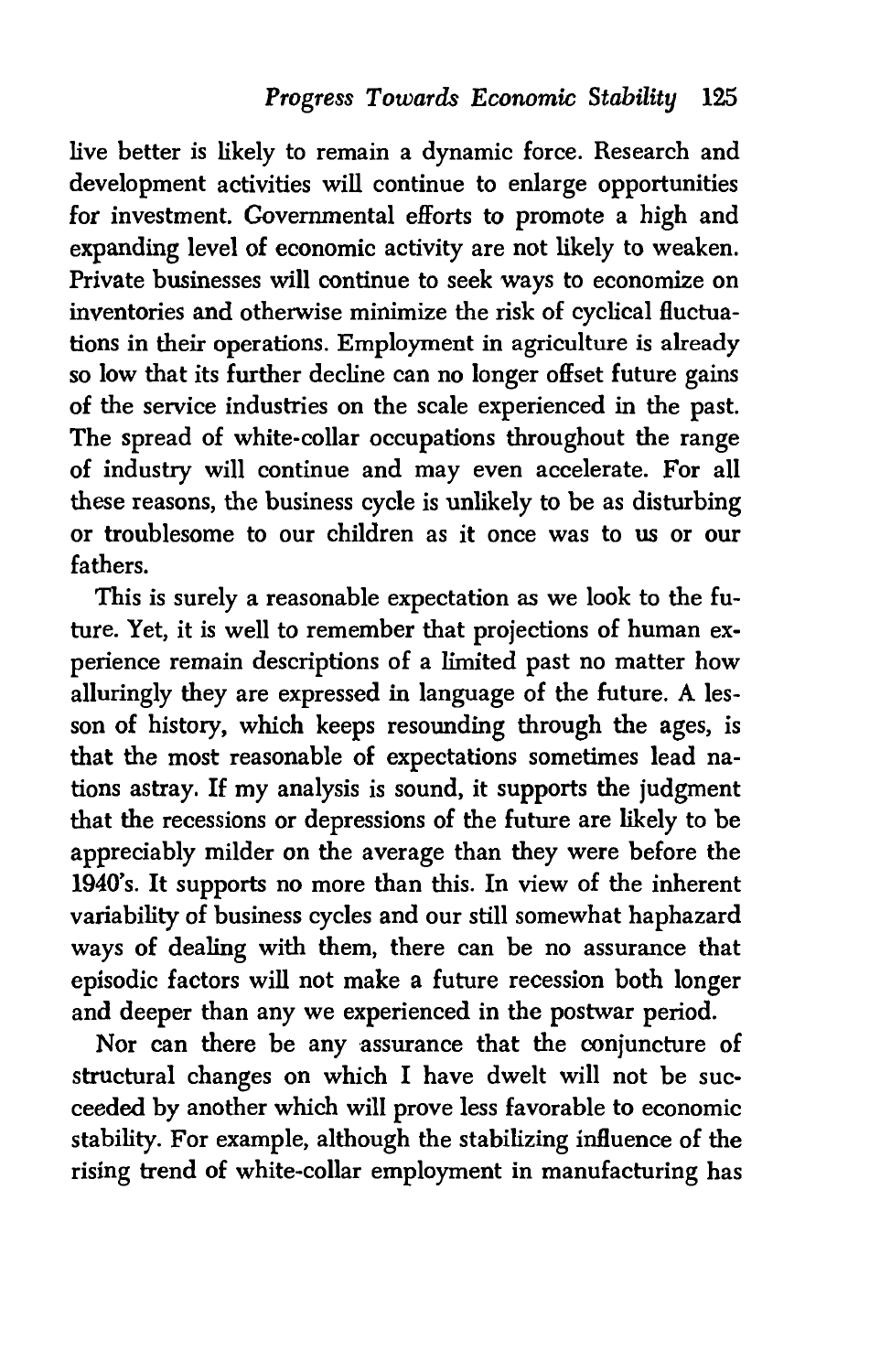been more than sufficient to offset the cyclically intensifying influence of a greater concentration of employment in the durable goods sector, the balance of forces might be tipped the other way in the future. This could happen all the more readily if, as white-collar work continues to grow, the need to cut costs during a recession should make this type of employment less stable than it has been. Again, our exports in recent decades have tended to intensify the business cycle somewhat, and this factor may become of larger significance. Also, it still remains to be seen whether the rising trend of prices—to say nothing of the rapidly growing consumer and mortgage debt may not serve to complicate future recessions.

A generation ago many economists, having become persuaded that our economy had reached maturity, spoke grimly of a future of secular stagnation. Parts of their analysis were faulty and their predictions have proved wrong; yet their warning helped to mobilize thought and energy to avert the danger of chronic unemployment. Of late, many economists have been speaking just as persuasively, though not always as grimly, of a future of secular inflation. The warning is timely. During the postwar recessions the average level of prices in wholesale and consumer markets has declined little or not at all. The advances in prices that customarily occur during periods of business expansion have therefore become cumulative. It is true that in the last few years the federal government has made some progress in dealing with inflation. Nevertheless, wages and prices rose appreciably even during the recent recession, the general public has been speculating on a larger scale in common stocks, long-term interest rates have risen very sharply since mid-1958, and the yield on stocks relative to bonds has become abnormally low. All these appear to be symptoms of a continuation of inflationary expectations or pressures.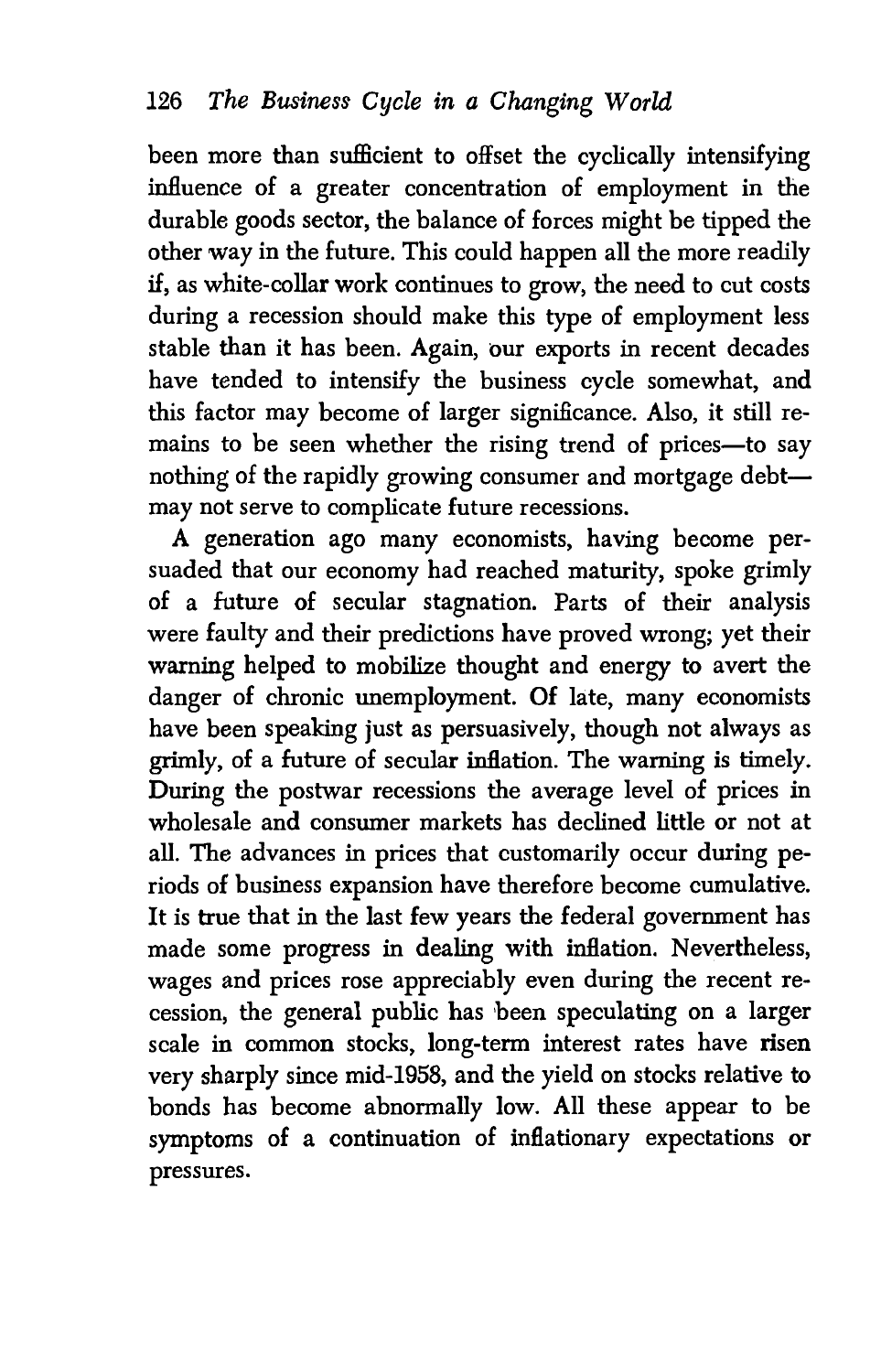Such developments have often led to economic trouble. They could do so again even if our balance of payments on international account remained favorable. That, however, has not been the case for some time. The "dollar shortage" which influenced much of our economic thinking and practice during the past generation seems to have ended. The economies of many areas of the Free World, especially of Western Europe and Japan, have lately been rebuilt and their competitive power has been restored. This reestablishment of competitive and monetary links between our country and others may cause us some inconvenience, but it is basically a promising development for the future. It should stimulate our economic growth as well as contribute to the economic progress and political stability of other nations of the Free World. Our financial policies, however, will gradually need to be adjusted to the changed international environment. Although our gold stocks are still abundant and the doilar is still the strongest currency in the world, we can no longer conduct our economic affairs without being mindful of gold, or of the short-term balances that foreign governments and citizens have accumulated here, or of the levels of labor costs, interest rates, and prices in our country relative to those in other nations. Unless the deficit in our balance of payments is soon brought under better control, our nation's ability to pursue contracycical policies during a business recession may be seriously hampered.

We are living in extraordinarily creative but also deeply troubled times. One of the triumphs of this generation is the progress that our nation has made in reducing economic instability. In the years ahead, no matter what we do as a people, our economy will continue to undergo changes, many of which were neither planned nor anticipated. However, the course of events, both domestic and international, will also depend—and to a large degree—on our resourcefulness and